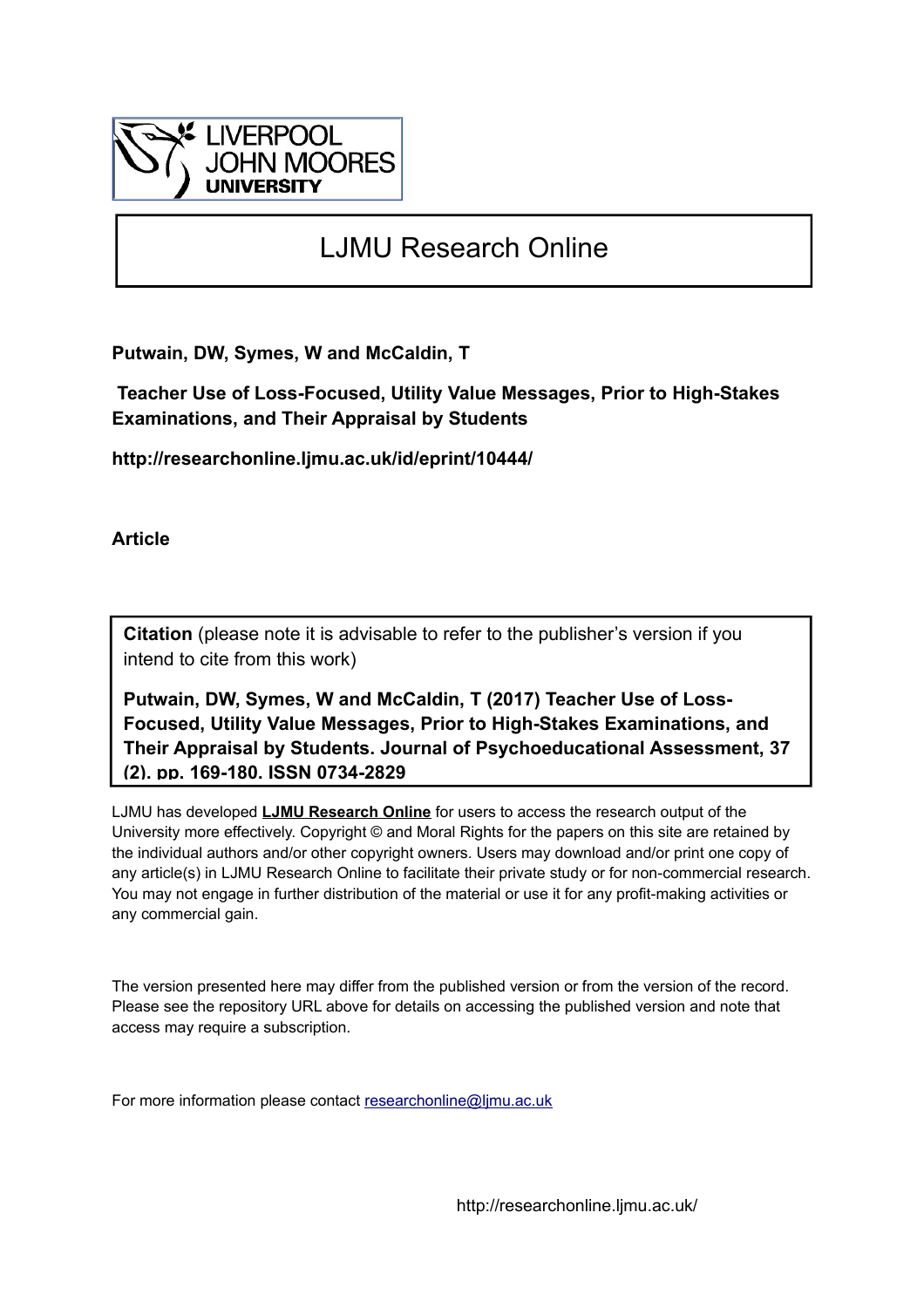Running head: FEAR APPEALS AND APPRAISALS

Teacher use of Loss-focused, Utility Value Messages, Prior to High-stakes Examinations, and their Appraisal by Students

> <sup>1</sup>David W. Putwain, <sup>2</sup>Wendy Symes, <sup>3</sup>Tamsin McCaldin <sup>1</sup>School of Education, Liverpool John Moores University, Liverpool, UK. <sup>2</sup>School of Education, University of Birmingham, Birmingham, UK. <sup>3</sup>Institute of Education, University of Manchester, Manchester, UK.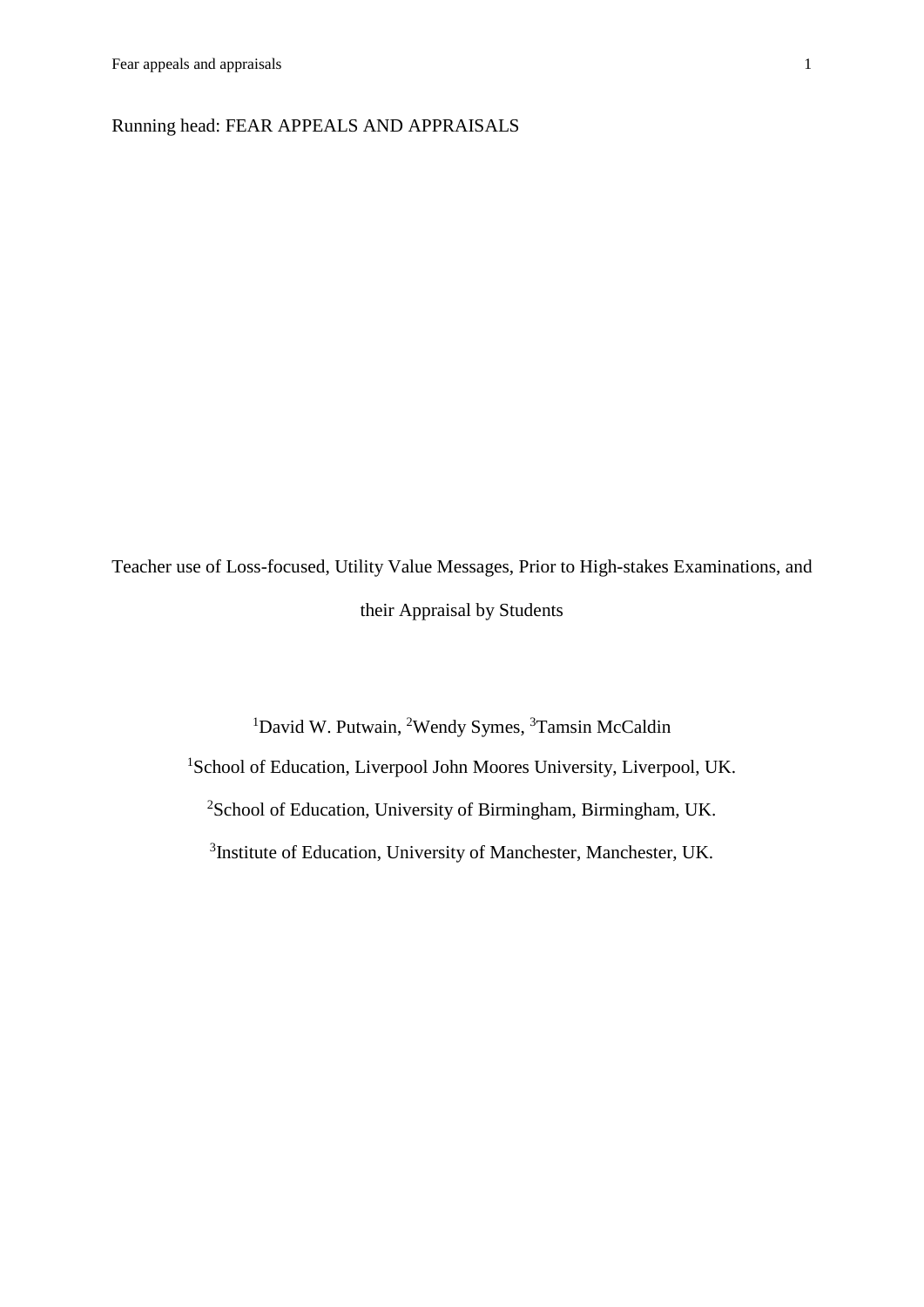Fear appeals and appraisals 2

#### **Abstract**

This study set out to assess a new instrument designed to measure the perceived frequency that teachers use fear appeals (communicated value messages that focus on avoiding failure) prior to a high-stakes examination and their appraisal as a challenge or a threat. Data were collected from two samples of students preparing for their high-stakes school exit examinations. Exploratory and confirmatory factor analyses supported a three-factor structure of message frequency, challenge, and threat appraisal. Challenge appraisal positively correlated with value, academic self-efficacy, and engagement. Threat appraisal negatively correlated with academic self-efficacy and engagement. Message frequency was unrelated to value, academic self-efficacy, and engagement. The critical factor in determining relations with antecedents and outcomes is not the message frequency but how it is appraised.

*Keywords*: Challenge, threat, fear appeals, communicated utility value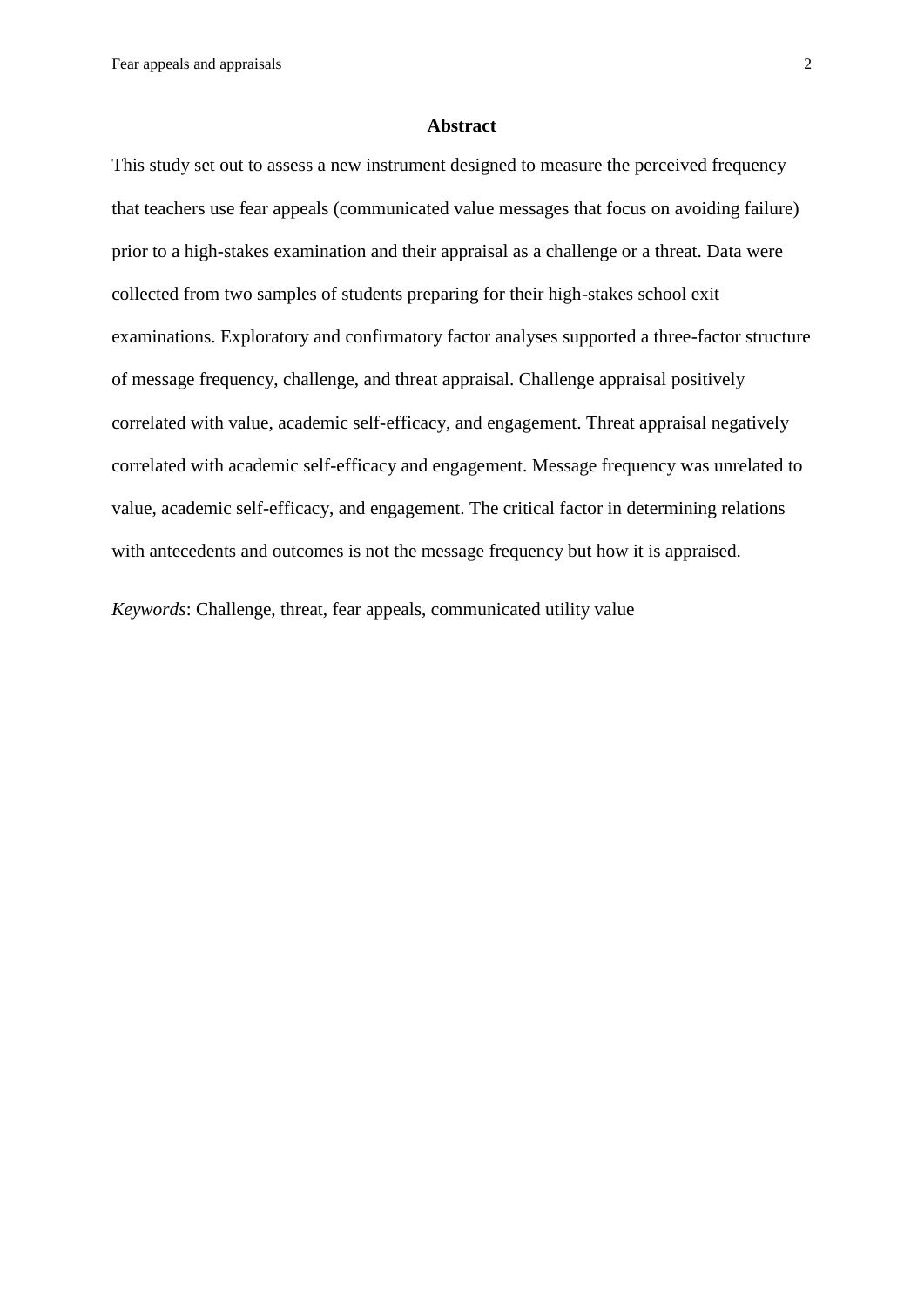#### **Introduction**

A common feature of many educational systems is the use of high-stakes examinations at the end of a period of education (Nichols & Berliner, 2007). In England, where the present study was conducted, students take General Certificate of Secondary Education (GCSE) examinations at the end of secondary schooling (Year 11, aged 16 years) and Certificate of Education, Advanced Level, examinations after an optional period of two further years of study (Year 13, aged 18 years). In the United States, under the Every Student Succeds Act (ESSA. 2015), students are tested annually in Grades 3-8, and once in Grades 10-12, for writing and mathematics, and for science once in Grades 3-6, 6-9 and 10-12. Results from such examinations are typically used for selection to competitive education or university courses, apprenticeship, or other forms of work-based training (Heubert & Hauser, 1999), and for accountability purposes to make judgements over the effectiveness of schools and individual teachers (Hanushek & Raymond, 2005; von der Embse, Schoemann, Kilgus, Wicoff, & Bowler, 2016).

It is not surprising that teachers, and other school staff (e.g., school leadership) explain to students the opportunities arising from these examinations for one's future life trajectory. For instance, a teacher might explain to a student how particular grades are required for particular educational pathways, training programmes, entry requirements for jobs, and particular universities or courses (Putwain & Roberts. 2009). From a motivational perspective, these messages represent a form of communicated utility value information (Durik, Hulleman, & Harackiewicz, 2007). Utility value refers to the instrumental importance of a task, lesson, or academic subject, for obtaining an outcome separate from the task or activity itself (Wigfield, Tonks, & Klauda, 2016). Enhancing the utility value of a task would be expected to increase student engagement, interest, and effort, thus leading to educational gains (Hulleman & Harackiewicz, 2009; Gaspard et al., 2015).It is of greater importance, therefore, to understand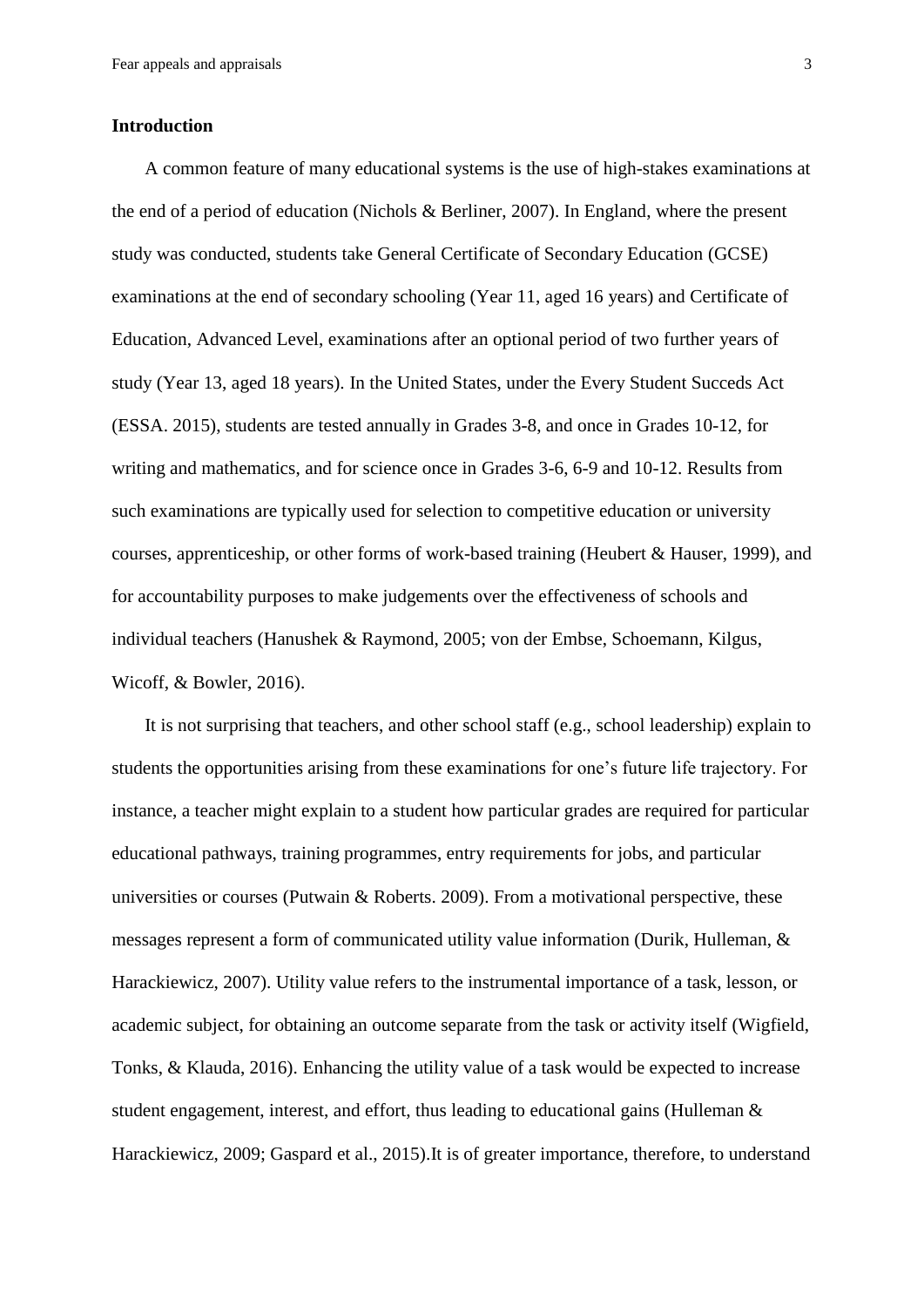whether the utility messages used by teachers, prior to high-stakes examinations in naturalistic settings, impact on student's motivation, engagement, and grades.

Teacher messages that focus on the utility value of avoiding failure (e.g., to enable higher paid forms of work), along with behaviours that contribute to failure (e.g., not preparing for one's examinations), and/ or how failure can be avoided (e.g., effort in preparing for one's examinations) represent fear appeals (Putwain & Symes, 2014). These are persuasive messages that highlight the negative consequences of a particular course of action and how that negative course of action can be avoided with an alternate course of action (Popova, 2012; Ruiter, Kessels, Peters, & Kok, 2014). Fear appeals are intended to elicit an adaptive fear that motivates the person to take those actions required to reduce that fear (Maloney, Lapinksi, & Witte, 2011). One survey of 230 secondary school teachers found 81.6% agreed, or strongly, agreed that students should be reminded that they would fail secondary school exit examinations if they did not complete exam preparation; 67.5% agreed, or strongly, agreed that students should be reminded that they would not get into college<sup>1</sup> or university if they failed (Putwain & Roberts, 2012).

#### **An Appraisal Model of Fear Appeals and Outcomes**

Fear appeals, used by teachers prior to a high-stakes examination, would not be expected to influence student's motivation and engagement directly, but would depend on how messages were interpreted and responded to by students (Putwain & Symes, 2014, 2016). Individual differences in students resulting from prior educational experiences, dispositions, interests, and goals, will determine whether students respond positively to fear appeals (i.e., engage in study behaviours with greater effort and diligence) or not. A parallel is found in the way that educational enhancements designed to foster utility value in science and maths subjects are effective for some students but not others depending on gender and ability (Gaspard et al., 2015; Durik et al., 2015). This is the principle of universalism without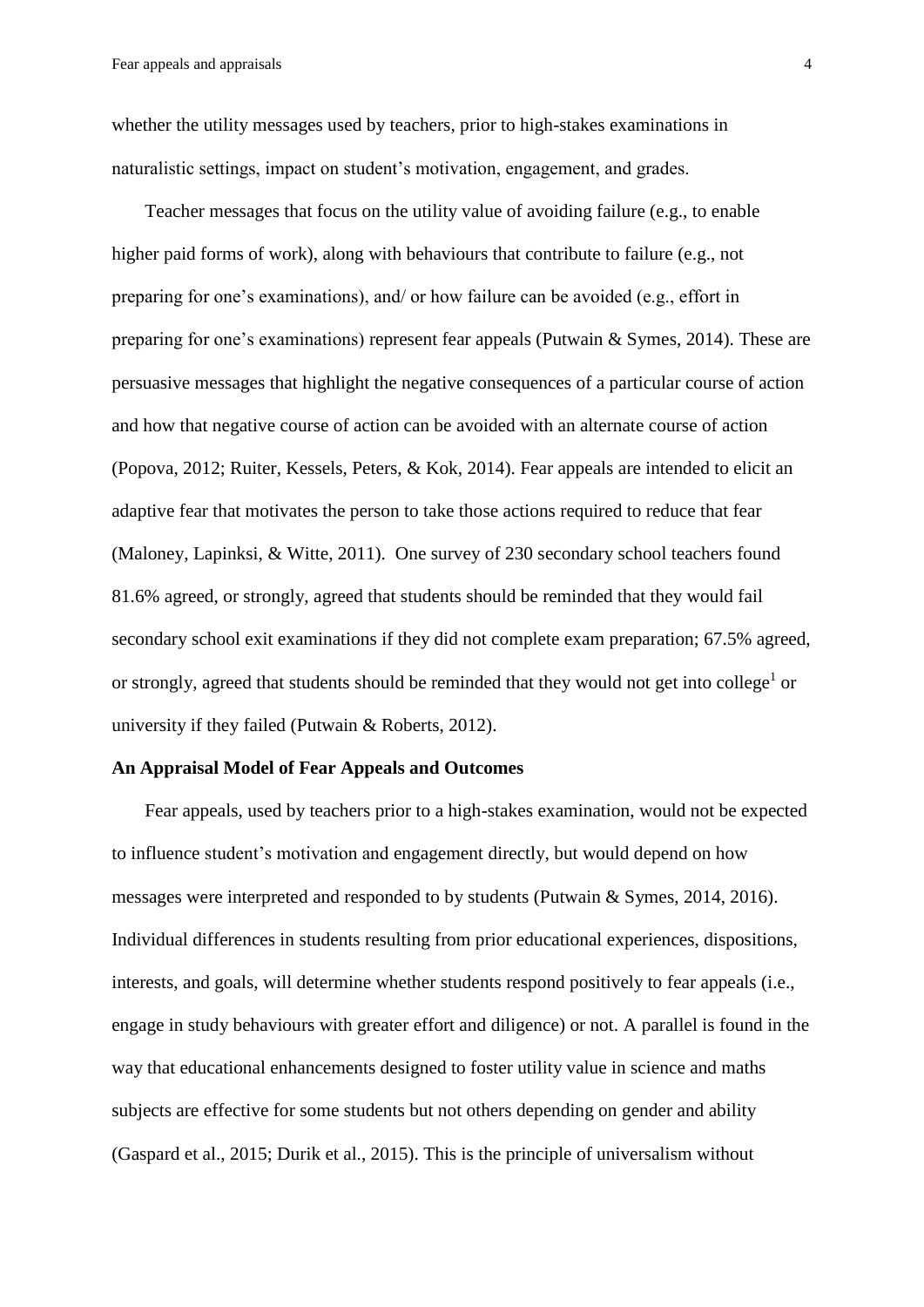uniformity; different students will interpret and respond to the same teacher message in different ways (see Soenens, Vansteenkiste, & Van Petegem, 2015).

We propose two fundamental and basic ways that a fear appeal could be appraised by students: as a challenge and as a threat (Putwain & Symes, 2014, 2016). These are prototypical categories of appraisal found in other contexts including appraisal of stressful events, such as examinations, and performance-evaluative sporting events (Lazarus, 2006; Skinner & Brewer, 2002). A challenge appraisal is defined as growth and mastery-focused; that with effort a successful outcome can be achieved. A threat appraisal anticipates the potential for loss or harm with a focus on self-worth protection. Appraisals are proposed to be cognitive judgements that are accompanied by emotions and behavioural intentions. A challenge appraisal is accompanied by positive emotions (e.g., optimism and hope) and approach-orientated behaviours and cognitions (e.g., the intention to engage in actions likely to facilitate success). A threat appraisal will be accompanied by negative emotions (e.g., anxiety) and avoidance-orientated behaviours and cognitions (e.g., strategic withdrawal of effort, or de-valuing achievement).

Teacher fear appeals are appraised on the basis of their perceived personal significance, or relevance, and on perceived capacity for responding effectively to their demands. A fear appeal concerning the importance of avoiding failure to gain entry to ensure educational progression would only be appraised as having personal meaning and significance if that student aspired to continue their education. The perceived significance or relevance of the fear appeal, made prior to a high-stakes examination, would therefore depend on how much the student valued the outcome of the examination (e.g., Wigfield et al., 2016). The perceived capacity for responding to the fear appeal would depend on the student's beliefs about their capacity to achieve subjectively defined success on that examination. Germane beliefs could include academic self-efficacy, expectancy of success, and academic buoyancy (e.g., Bong  $\&$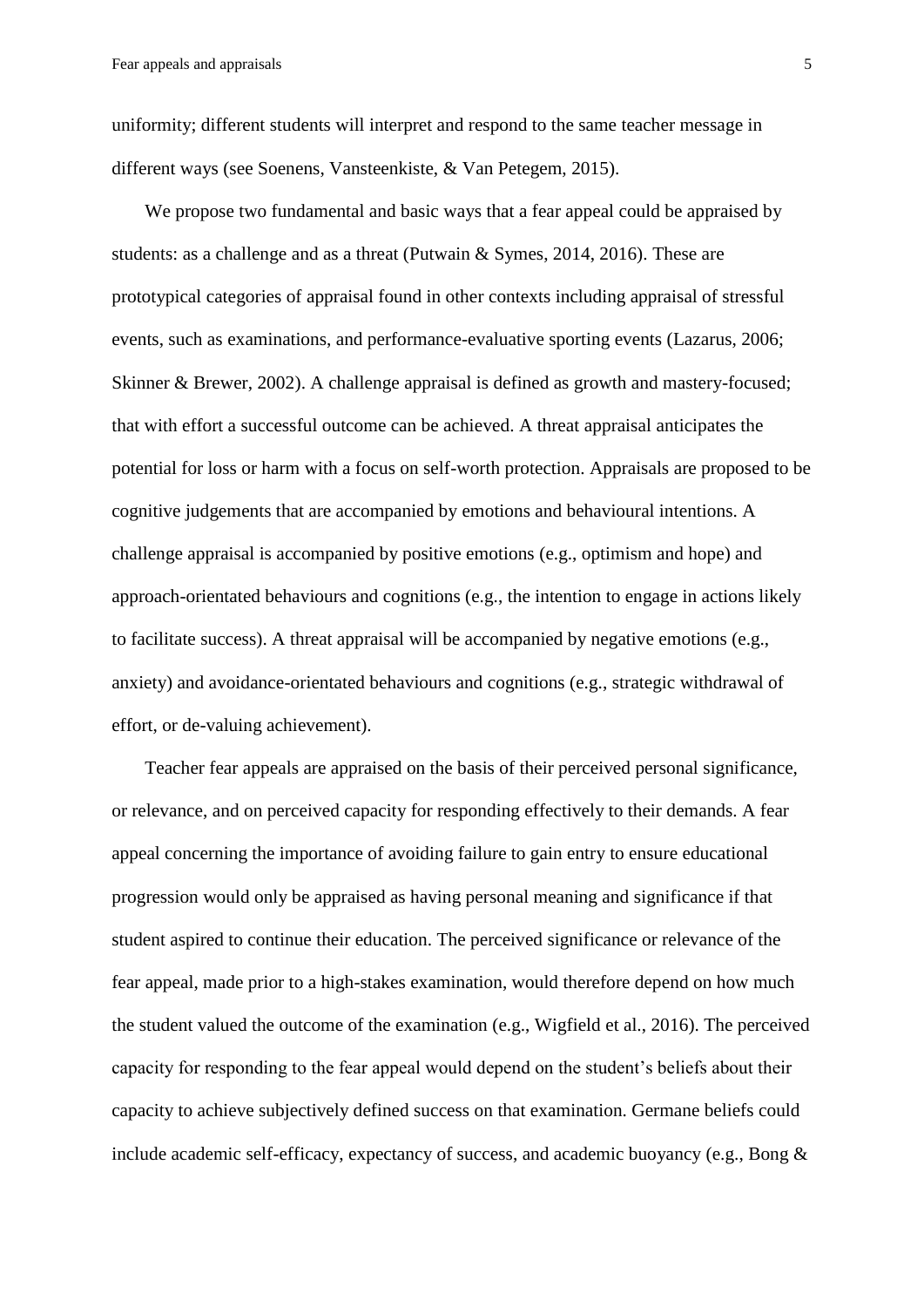Skaalvik, 2003). Empirical evidence shows a challenge appraisal follows high value (examination outcomes are judged to be important for one's self identify or goals) and expectancy of success whereas threat appraisal follows high value, but low expectancy of success, and low academic buoyancy (perceived ability to withstand routine pressures, such as testing is low) (Putwain & Symes, 2014, 2016; Symes & Putwain, 2016). Given the educational gains and losses for motivation, engagement, and grades

#### **Existing Measures of Fear Appeals**

The first measure of fear appeals and appraisals (Teachers Use of Fear Appeals: TUFAQ) contained items referring to the frequency of messages about the importance of avoiding failure, messages about the timing of examinations, and threat appraisals (Putwain & Roberts, 2009). Data collected using this measure showed threat appraisal correlated with test anxiety, a performance-avoidance goal (to avoid performing worse than one's classmates), and lower examination grade, in cross-sectional and predictive designs (Putwain & Symes, 2011a, 2011b). A revised TUFAQ including challenge appraisal items (Putwain and Symes, 2014) showed challenge appraisal to correlate positively, and threat appraisal negatively, with academic self-efficacy, attainment value, engagement and examination grade in cross-sectional and prospective designs (Putwain, Nicholson, Nakhla, Reece, Porter, & Liversidge, 2016; Putwain, Remedios, & Symes, 2015; Putwain, Symes, & Remedios, 2016; Putwain, Symes, & Wilkinson, 2016).

These existing measures can be criticised on two grounds. First, the challenge and threat items on the Putwain and Symes (2014) measure do not provide an adequate coverage of cognition, emotion, and behaviour; threat items are biased towards emotion and the challenge items are biased towards cognition-behaviour. Second, it is questionable whether the teacher messages concerning the timing of future examinations should be considered under the same construct as fear appeals. Timing messages (e.g., 'your examinations are only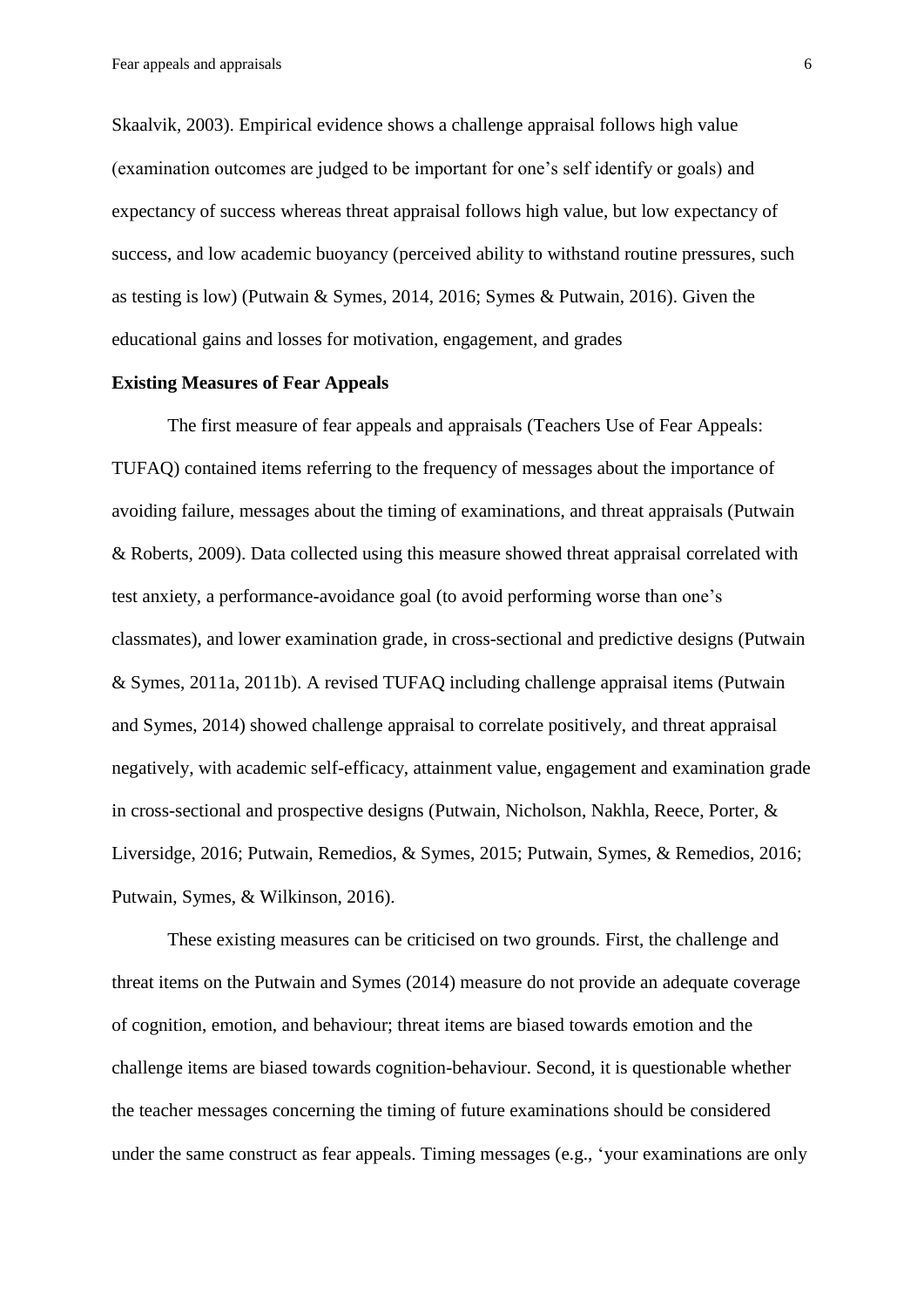one month away, you must start preparing) do not contain any communicated value content or explicit focus on failure. Such a message might be better conceptualised as a regulatory prompt or reminder.

#### **Aim of the Present Study**

The aim of this paper was to address these concerns and develop a new questionnaire. Fifteen items (see Tables 1 and 3 for items) were structured around three target factors: The frequency of messages about failure or its consequences (three items), the appraisal of messages as a challenge (six items), and the appraisal of messages as a threat (six items). Items were presented as three groups of five items (Tables 1 and 3: items 1-5, 6-10, and 11- 15). Each group began with a frequency message and was followed by four items to judge appraisal of that message (two challenge and two threat items presented in a random order). Appraisal items contained an equal balance of cognition-behaviour (thoughts concerning success, failure, and effort) and emotion-behaviour (feelings of worry, inspiration, encouragement and hope).

Two studies were conducted. The first was to provide a sample with which to conduct an exploratory factor analysis (EFA). The second study was to provide a sample with which to conduct a confirmatory factor analysis (CFA) and assess whether relations with related substantive constructs (value, self-efficacy, and engagement) and demographics (gender and age) established with TUFAQ v.2 were replicated with the present version. As these constructs are highly subject specific (Bong, 2001), we focused on a single subject in each study. In study one, items were made specific to science and, in study two, items were made specific to mathematics.

#### **Study One: Method**

#### **Participants and Procedure**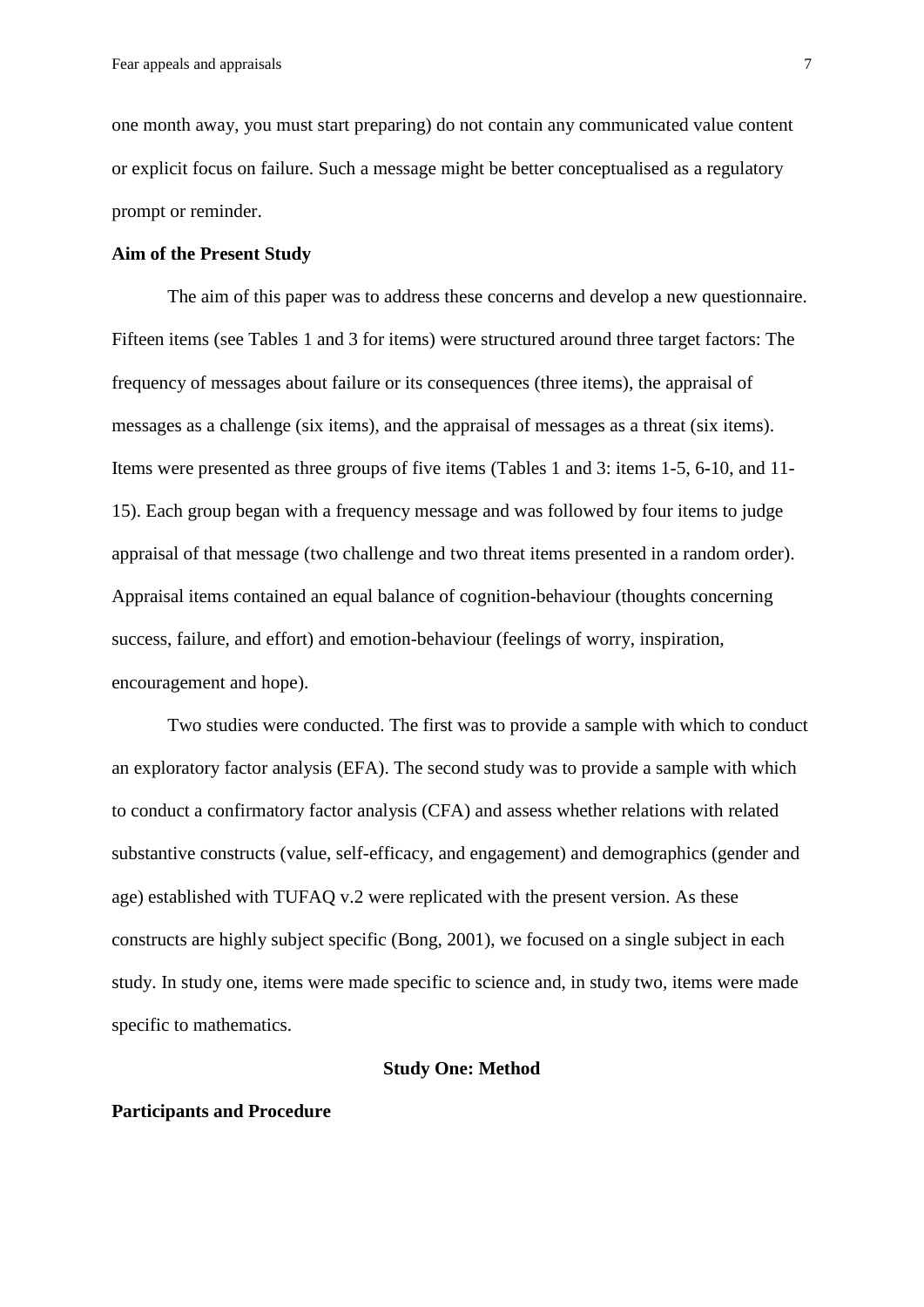The participants were 187 students (male  $= 111$ , female  $= 76$ ) in their final year of secondary schooling (Year 11) with a mean age of 15.2 years (*SD* = .39). Students were drawn from two secondary schools; one urban location in the South East of England and one rural location in the South West of England. Schools were selected on a convenience basis from those invplved in a research network with institutions at which the authors were based. The ethnic heritage of participants was heterogeneous (Asian  $= 85$ , Black  $= 39$ , White  $= 60$ , other  $= 3, %$ ) and  $n = 38$  were eligible for free school meals (a proxy for low income). Participants completed the questionnaire via an online website during a period of the school timetable used for non-teaching purposes. All instructions were provided online. Participants were not allowed to continue if an item was not answered, hence there were no missing data. Permission was provided by the Head Teacher, passive (opt-out) consent by parents/ carers, and individual consent provided by students on the opening page of the website. No additional measures were used in this study as the purpose of study 1 was to examine the factor structure of the new measure rather than relations with other constructs.

#### **Results**

An EFA was performed in SPSS v.24 using the Promax rotation (an oblique rotation method that assumes factors will be correlated). The Kaiser-Meyer-Olkin (KMO) index was .791 indicating the data were appropriate for factor analysis. A three-factor solution with Eigen values >.1 was identified, accounting for 60.7% of the variance. All items loaded onto their target factors and no items cross-loaded ( $\lambda > 4$ ). Factor 1 corresponded to the frequency of messages, Factor 2 to a challenge appraisal, and Factor 3 to a threat appraisal (standardised factor loadings are reported in Table 1). All three factors showed acceptable internal reliability coefficients (Cronbach's alpha >.70) and were normally distributed (Frequency *M* = 2.95, *SD* = .92; Challenge *M* = 3.01, *SD* = .84; Threat *M* = 2.90, *SD* = .89; skewness and kurtosis  $\pm 1$ ). The frequency of fear appeals positively correlated with challenge and threat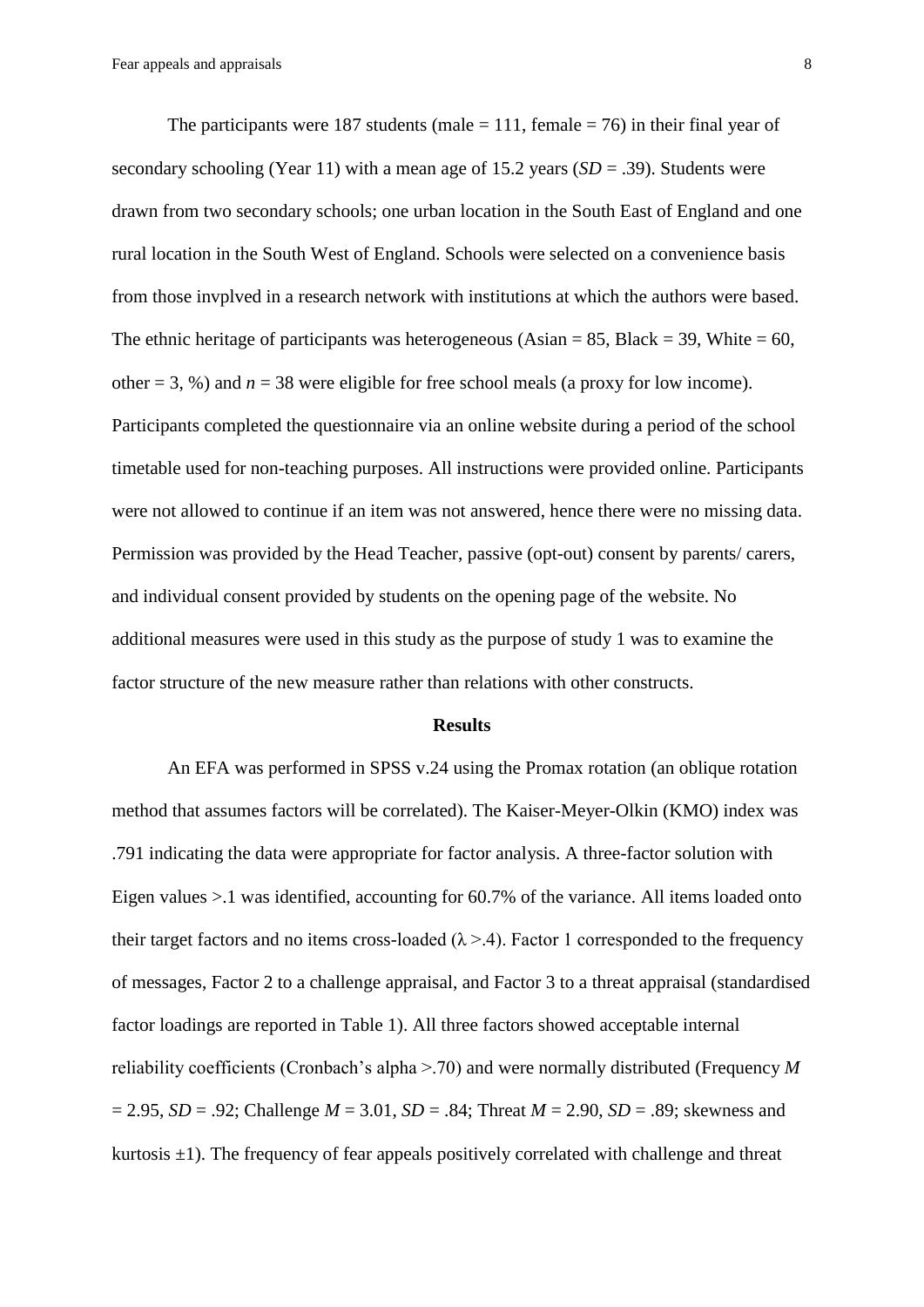appraisal (*r*s = .29 and .40, respectively, *p*s <.001). Challenge and threat appraisal were unrelated  $(r = .04, p > .05)$ .

#### **Study Two: Method**

#### **Participants and Procedure**

The participants were 262 students (male  $= 127$ , female  $= 135$ ) in the final two years of secondary schooling (Year  $10 = 136$ , Year  $11 = 123$ ) with a mean age of 14.9 years (*SD* = .72). Students were drawn from two secondary schools (these were different schools to those used in study 1); one from a rural location in South West England and the other from a suburban location in the North West England. Schools were selected on a convenience basis from those invplved in a research network with institutions at which the authors were based. The ethnic heritage of particvipants was predominantly White  $(n = 247)$  with smaller numbers from other backgrounds (Asian  $=1$ , Black  $= 1$ , other  $= 12$ ) and  $n = 68$  were eligible for free school meals ( $n = 4$  not reported). Participants completed paper and pencil questionnaires during form period (a period of the timetable used for non-teaching purposes). Questionnaires were administered by the students' form tutor (this is the teacher responsible for overseeing the form period) who followed standardised instructions (3.75% of values were missing). Permission was provided by the Head Teacher, passive (opt-out) consent by parents/ carers, and individual consent provided by students on the opening page of the questionnaire.

#### **Measures**

Academic self-efficacy (e.g., 'I think I will receive a good grade in my maths GCSE'<sup>2</sup>) was measured using three items were selected from Pintrich and DeGroot's (1990) *Motivated Strategies for Learning Questionnaire*. Internal reliability was acceptable (Cronbach's  $\alpha$  = .83). Attainment value (e.g., 'How important is it to you to get a good grade in GCSE maths?') and utility value (e.g., 'How useful is what you learn in GCSE maths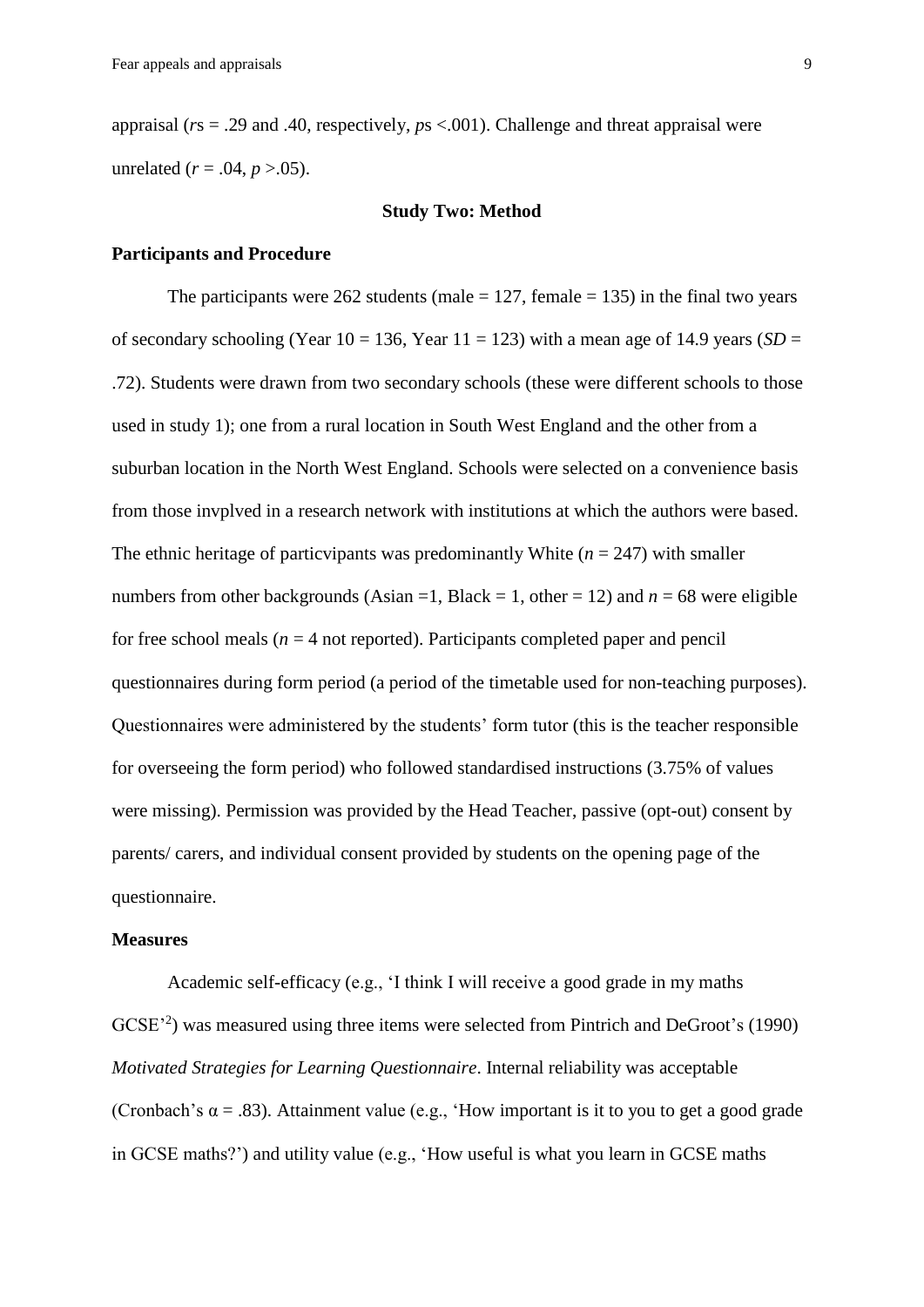useful for your daily life outside of school?') were measured using three items each, adapted from Eccles, O'Neill, and Wigfield's (2005)*Michigan Study of Adolescent Life Transitions* scales . Internal reliability was moderate (Cronbach's  $\alpha$  = .62 and .67 for attainment and utility value). Behavioural (e.g., 'I participate in the activities and tasks in my GCSE maths class) and emotional engagement (e.g., 'I enjoy learning things in GCSE maths') were measured using three items each from Skinner, Kindermann, and Furrer's (2009) *Engagement vs. Dissatisfaction with Learning Questionnaire*. Internal reliability was acceptable (Cronbach's  $\alpha$  = .69 and .87 for behavioural and emotional engagement). Participants responded on a five-point scale  $(1 =$  strongly disagree/ not very useful,  $5 =$ strongly agree/ very useful) to all items.

#### **Analytic Procedure**

First, the theoretically proposed three-factor measurement model (frequency of messages, challenge appraisal, and threat appraisal) was tested competitively against a onefactor model and an alternative three-factor model. The alternate three-factor specified message frequency, cognitive-behaviour appraisal items and emotion-behaviour appraisal items. All models included correlated residual variance for frequency and appraisal items within the same organisational unit of five items. Second, the relations with value, academic self-efficacy, engagement, gender, and age, were established by including all variables in a single measurement model. All models were tested using CFA performed in M*plus* 7.4 with maximum-likelihood estimation and full-information maximum likelihood to deal with missing data (Muthén & Muthén, 2013).

Models were assessed using a number of model fit criteria. These were the root mean square error of approximation (RMSEA), and the standardized root mean square residual (SRMR), comparative fit index (CFI), Tucker-Lewis index (TLI), Akaike Information Criterion (AIC), and sample-size adjusted Bayesian Information Criterion (aBIC). RMSEA,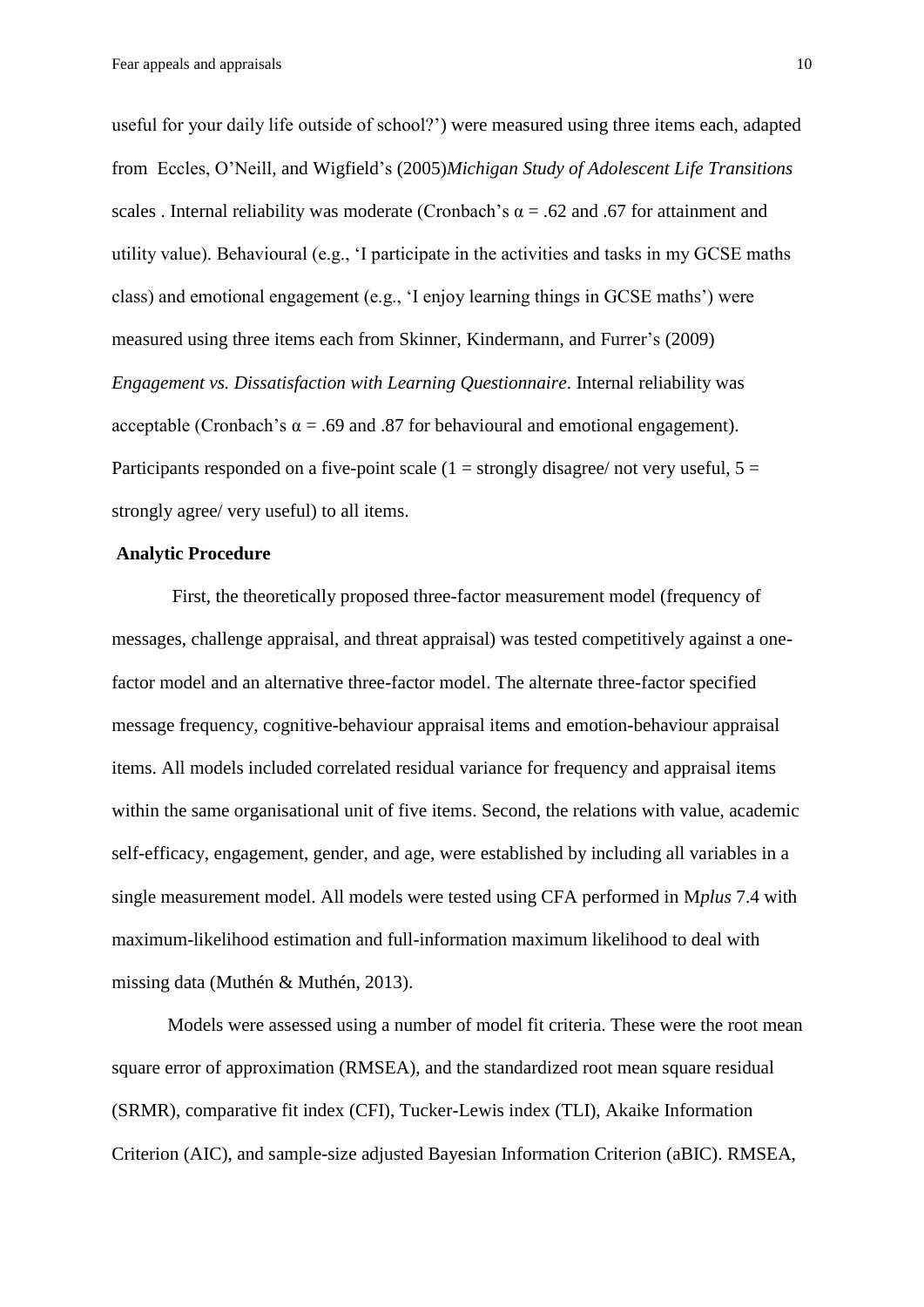SRMR, CFI, and TLI, are absolute fit indices. A good model fit is indicated by RMSEA <.05, SRMR <.08, and CFI and TLI >.95 (Hu & Bentler, 1999), although a degree of leniency should be applied when working with real-world data (Heene, Hilbert, Draxler, Ziegler, & Bühner, 2011). AIC and aBIC are relative fit indices where a better model fit is indicated by smaller values (Hix-Small, Duncan, Duncan, & Okut, 2004).

#### **Results**

Model fit indices are reported in Table 2. The theoretically derived three-factor model (message frequency, challenge and threat appraisal) showed a good fit to the data that was superior to the one factor model ( $\Delta \chi^2(3) = 452.93$ ,  $p < .001$ ,  $\Delta AIC = 446.93$ , and  $\Delta aBIC =$ 445.77) and alternate three-factor model ( $Δχ²(3) = 308.48$ ,  $p < .001$ ,  $ΔAIC = 308.48$ , and ΔaBIC = 308.48). Standardised factor loadings are shown in Table 3. All items loaded onto their target factor  $\lambda > 0.4$  and all factors showed acceptable internal reliability coefficients (Cronbach's alpha >.70).

In the subsequent measurement model academic self-efficacy, value, and engagement, were treated as latent variables. Gender and age were treated as manifest variables. A CFA showed a good fit to the data:  $\chi^2(394) = 544.30$ ,  $p < .001$ , RMSEA = .034, SRMR = .050, CFI = .963, and TLI = .954. Latent bivariate correlations are shown in Table 4. Message frequency did not significantly correlate with any covariates. Challenge appraisal positively correlated with academic self-efficacy, value, and engagement. Threat appraisal negatively correlated with academic self-efficacy and engagement. Gender correlated positively with threat appraisal and negatively with academic self-efficacy. Age positively correlated with challenge appraisal and emotional engagement.

#### **Discussion**

The aim of this study was to assess an instrument to measure the frequency that teachers were perceived to use fear appeals (communicated utility value messages that focus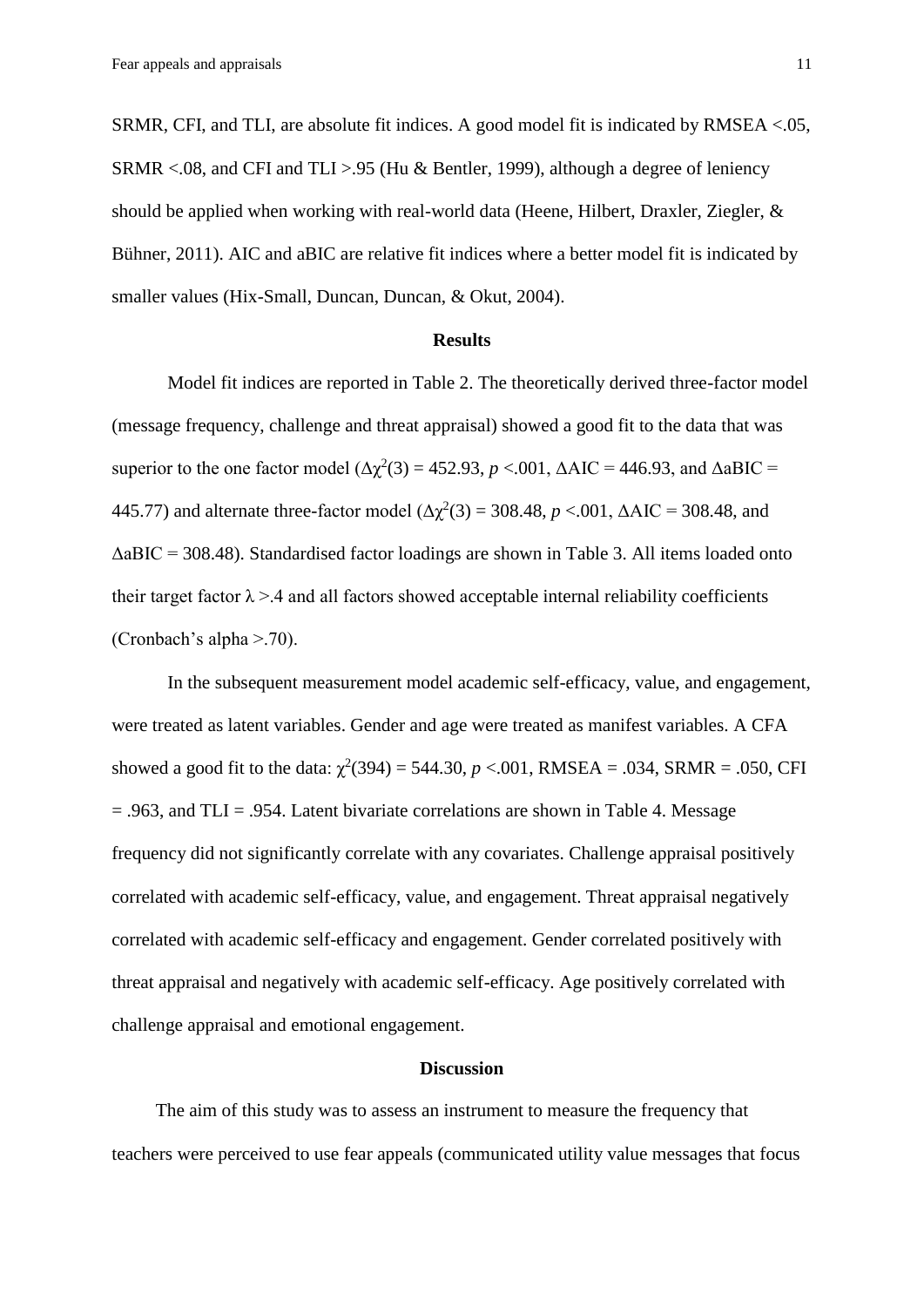on avoiding failure), and their appraisal as a challenge or as a threat. This instrument substantially differed from previous versions (Putwain & Roberts. 2009; Putwain & Symes, 2014) by only including teacher messages with an explicit reference to failure and a balance of cognitive-behavioural and emotional-behavioural appraisal items. Data were collected from two samples. The first study provided a sample for an EFA in the subject domain of science and the second study provided a sample for a CFA and to examine external relations with value, academic self-efficacy, and engagement, in the subject domain of mathematics.

Factor analytic results support the proposition that appraisals of fear appeal messages made prior to a high-stakes examination consist of cognitions accompanied by emotions and behavioural intentions (Putwain & Symes, 2014, 2016). The model whereby challenge and threat appraisals consisted of a combination of cognitive-behaviour and emotional-behaviour items was superior to the model whereby cognition and emotion were specified as separate factors including challenge and threat items. Moreover, the model was demonstrated in relation to two subject domains, science and mathematics.

The frequency of teacher messages did not significantly correlate with value, academic self-efficacy, or engagement. This is consistent with the appraisal model that messages would not relate to educational outcomes directly but through appraisal processes (Putwain & Symes, 2014, 2016), and accords with the conception of universalism without uniformity; different students will respond to the same message in different ways due to their unique individual characteristics (Soenens et al., 2015). It is likely that the relations between message frequency and value, academic self-efficacy, and engagement, are the subject of competing positive and negative mediators; positive indirect relations through challenge appraisal, and the negative indirect relations through threat appraisal. While message frequency may be less influential in determining the direction of relations with external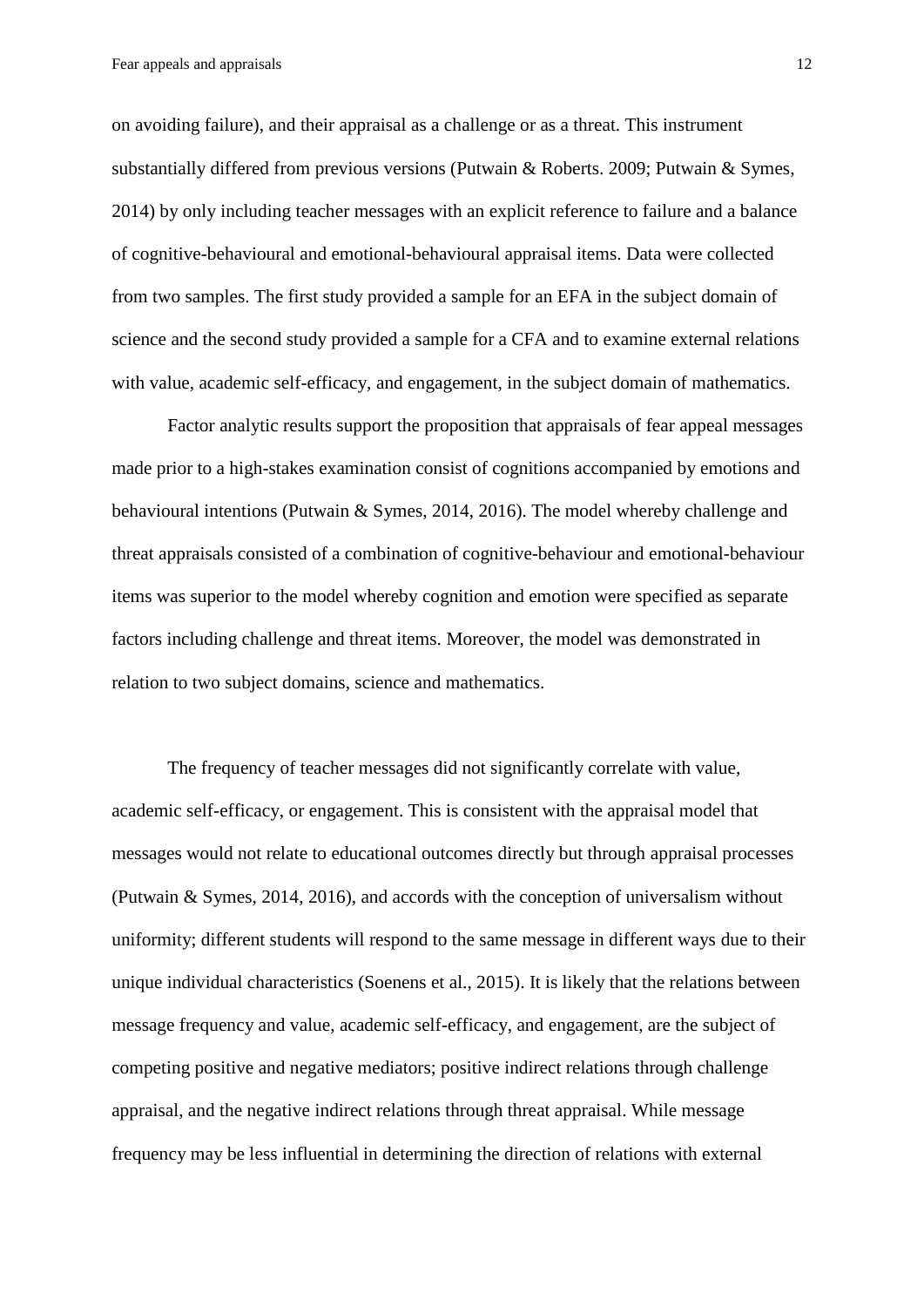constructs than appraisal this does not render message frequency as inconsequential. Message frequency correlates positively with both challenge and threat appraisal and can be likened to a reflective prompt. That is, when fear appeals are used more frequently they prompt students to consider the personal significance of the fear appeal and their capacity to effectively respond more frequently. More frequent fear appeals could therefore result in greater challenge appraisals if a fear appeal was perceived as significant and one could respond effectively or greater threat appraisals if a fear appeal was perceived as significant but one could not respond effectively.

Challenge appraisal positively correlated with value, academic self-efficacy, and engagement. This is consistent with research using earlier versions of the TUFAQ (e.g., Symes & Putwain, 2016; Putwain, Remedios et al., 2015; Putwain, Symes, et al. 2016) and supports the conceptualisation of challenge appraisal as a mastery-orientated, growthfocused, response to the teacher message. Threat appraisal negatively correlated with academic self-efficacy and engagement. This is consistent with earlier research (e.g., Putwain, Nicholson, et al., 2016) and supports the conceptualisation of threat appraisal as a failure-anticipating, self-worth protective, response to the teacher message. It was surprising that value, however, did not significantly correlate with threat appraisal.

Value is one of the key ways that the personal significance and relevance of the teacher message is judged (Putwain & Symes, 2014, 2016) and threat appraisal, measured using earlier versions of the TUFAQ, has been shown to positively correlate with utility and attainment value (Putwain, Symes, et al., 2016; Putwain, Remedios, et al., 2015). Appraisal models of achievement emotions propose that subjective value judgements primarily influence the intensity of the emotions (Pekrun & Perry, 2014). Earlier versions of the TUFAQ that emphasised the emotional aspect of the message appraisal may therefore have been biased towards showing positive relations with value. The present version, which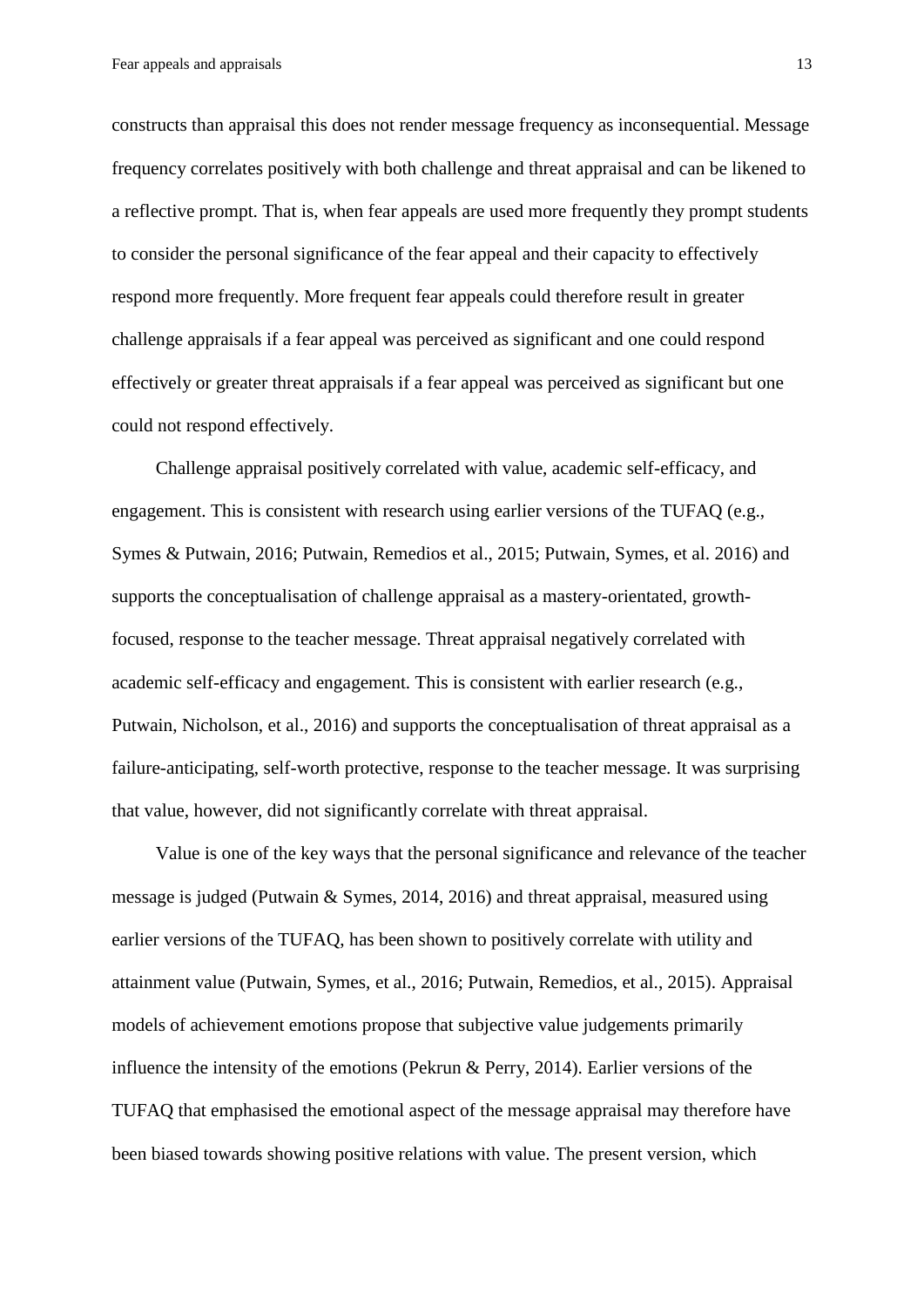includes a balance of cognitive and emotional elements of message appraisal may therefore attenuate positive relations with value.

Female students reported greater challenge and emotional engagement. While these findings are not unexpected, and have also been found in previous studies of fear appeals (Putwain, Symes, & Wilkinson, 2017) and student engagement (Park, Holloway, Arendtsz, Bempechat, & Li, 2012), it is notable that science and mathematics are traditionally viewed as gendered subjects where female students express less positive views and attitudes (e.g., Potvin & Hasni, 2014). These findings mirror those from intervention studies showing how increasing the utility value of science can have positive impacts on female students with high self-efficacy (e.g., Gaspard et al., 2015). These are encouraging findings and suggest practical ways for practitioners to enhance motivation and engagement for some students.

Both frequency and appraisal items are, by necessity, domain and context specific. In the present study we examined the domains of mathematics and science, and context of GCSE examinations. We anticipate the three-factor model of fear appeal frequency and appraisals would generalise to other subjects (e.g., English) and other high-stakes settings, the exact wording of items would require adapting to reflect the domain the subject and tests the fear appeals were made in relation to. We would encourage colleagues to adapt and utilise this measure in differing contexts not only to examine relations with substantive constructs (such as motivation), but also to scrutinise the cross-cultural generalisability of the model and locally adapted items.

#### **Limitations and Directions for Future Research**

Study one utilised an online method of data collection and study two a more traditional paper and pencil method. Although the online method might alert participants to items they may have inadvertently missed, and hence reduce the level of missing data, it is possible there are corresponding disadvantages. Those participants who would have left an item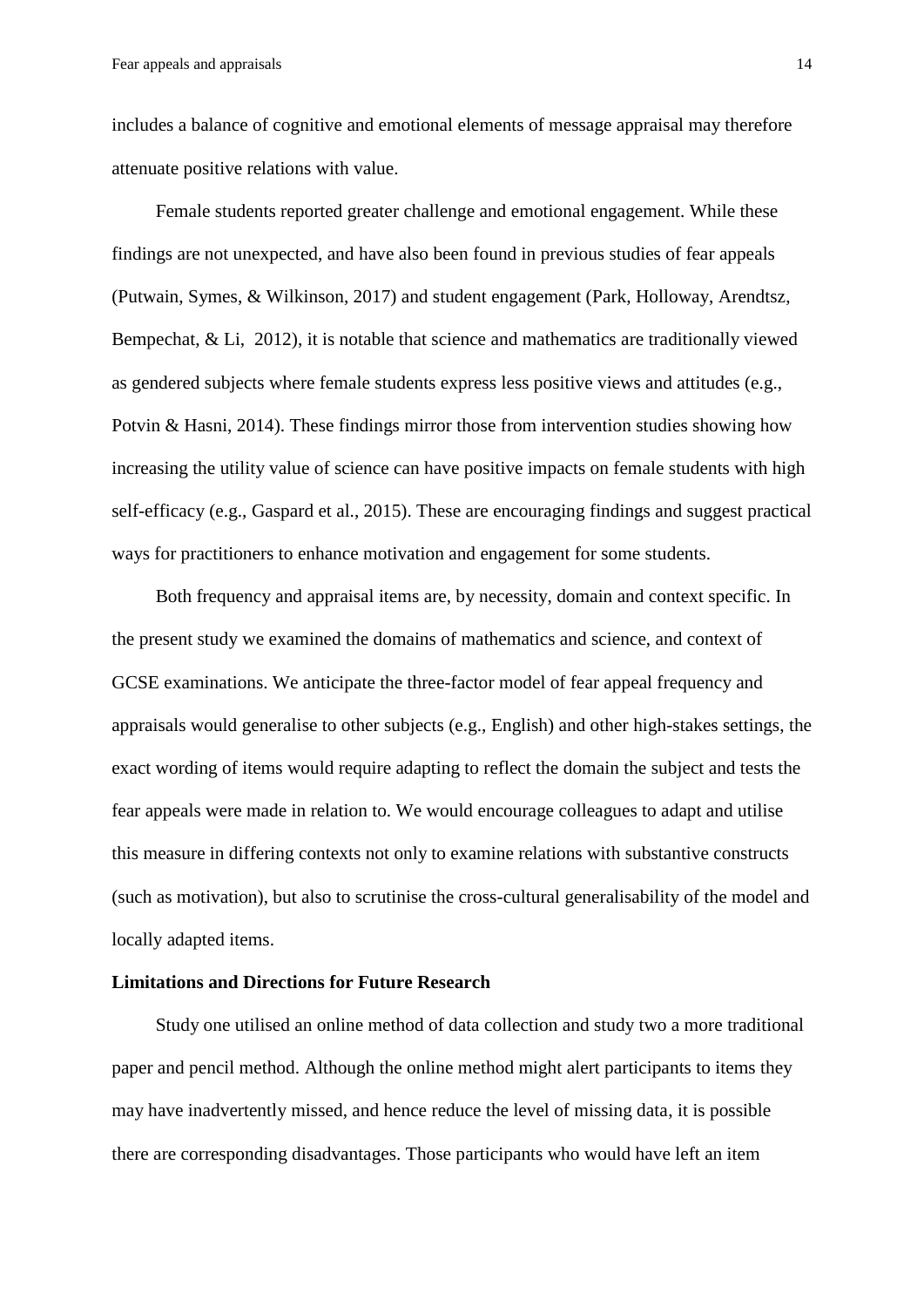uncompleted because they did not understood the meaning or who wished to withdraw participation tacitly, by spoiling a paper and pencil questionnaire, are forced to respond to the online version (see Weigold, Weigold, & Russell, 2013). Given the small and non-significant correlations between value and threat appraisal, it would be prudent to future research check for other ways of conceptualising the relevance and significance of teacher messages. Possible candidates include goal relevance and goal congruence (e.g., Schutz, Davis, & DeCuir-Gunby, 2014). Finally, we call for future research to further establish how fear appeals and their appraisal, relate to educational outcomes of high-stakes examinations including motivation, engagement, and achievement. Despite these limitations, we are satisfied that the three-factor model of fear appeals frequency and appraisal is adequate for research purposes and, with appropriate modification of items to reflect different subject domain and context, be utilised in differing educational systems.

#### **Conclusion**

This study examined the psychometric properties of an instrument to measure fear appeals (communicated utility value messages that focus on failure) and their appraisal as challenging or threatening. Data were collected from two samples and analysed using EFA and CFA. A three-factor structure was supported comprising frequency of teacher messages, challenge appraisal, and threat appraisal. Challenge appraisal is mastery-orientated, growthfocused, and showed positive correlations with value, academic self-efficacy, and engagement. Threat appraisal is failure-anticipating, self-worth protective focused, and showed negative correlations with academic self-efficacy and engagement. Consistent with the proposition that the appraisal of the message is the critical factor in determining relations with antecedents and outcomes, rather than the message itself, frequency was unrelated to value, academic self-efficacy, and engagement.

#### Endnote: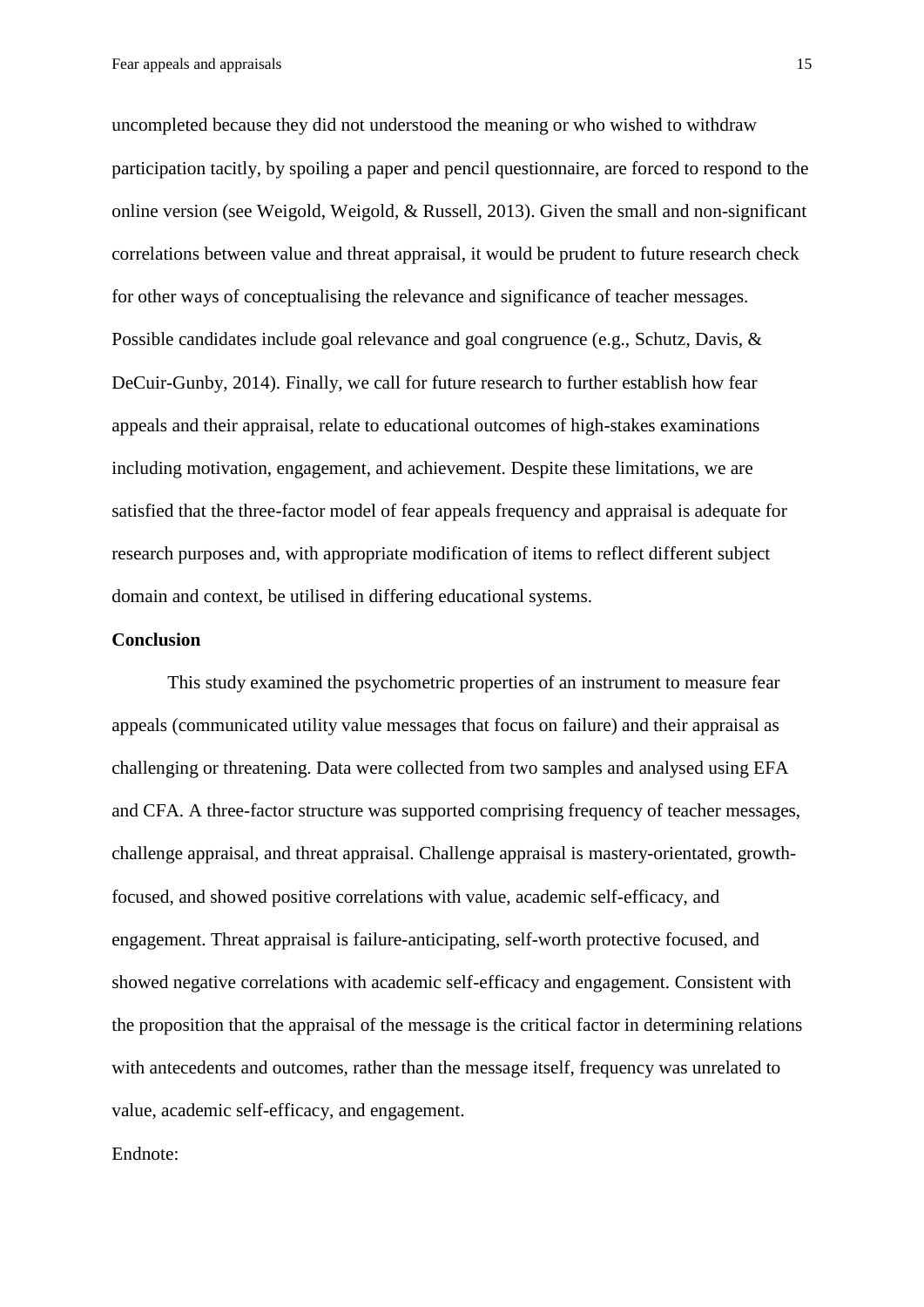<sup>1</sup> In this context, 'college' referred to a tier of upper secondary education (academic,

technical, or vocational) in Years 12 and 13.

 $2$  In the UK, mathematics is colloquially referred to as 'maths'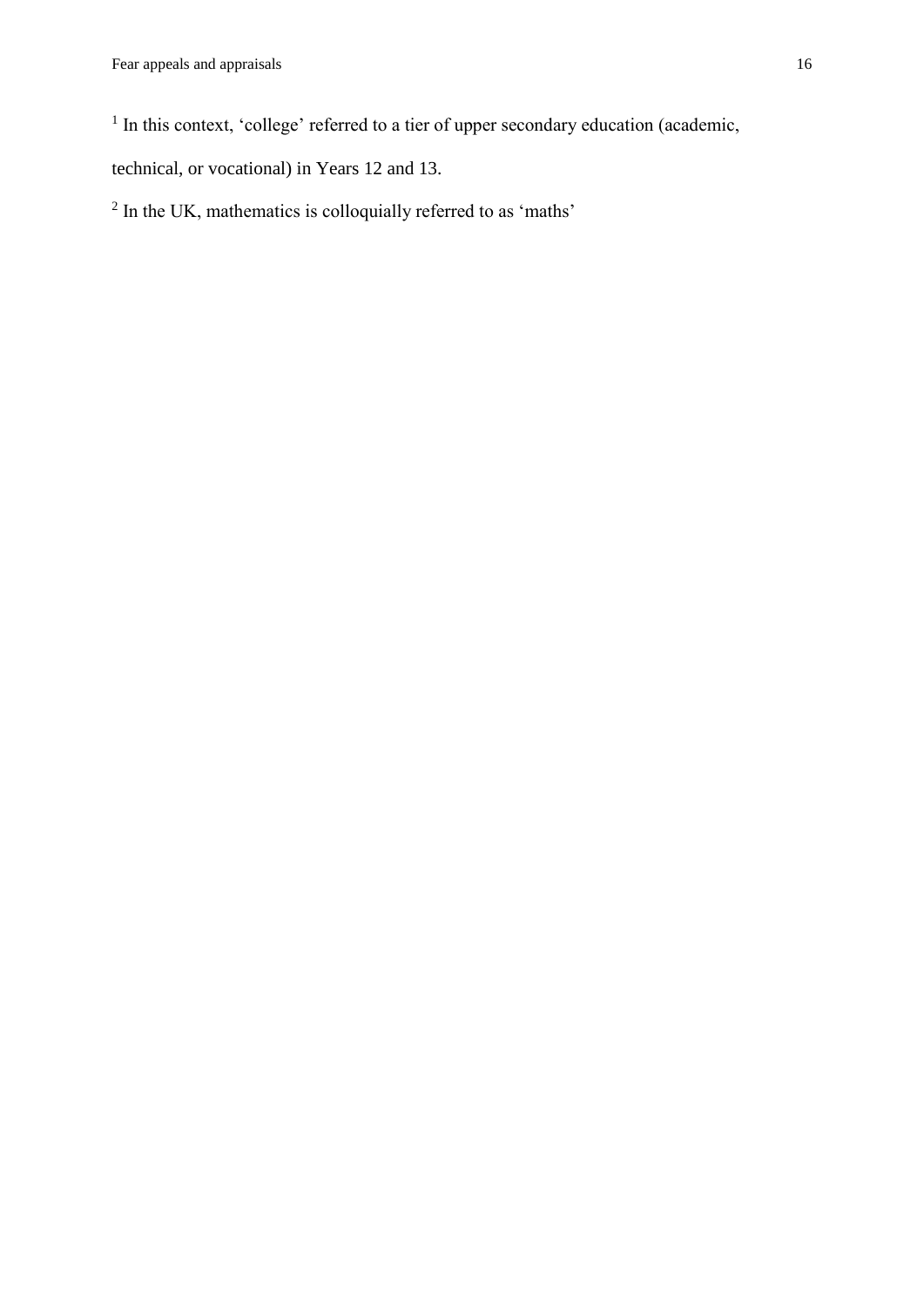#### **References**

Bong, M. (2001). Between- and within-domain relations of academic motivation among middle and high school students: self-efficacy, task-value and achievement goals. *Journal of Educational Psychology, 93*(1), 23-34. doi: 10.I037//0022-0663.93.1.23

Bong, M., & Skaalvik, E. M. (2003). Academic self-concept and self-efficacy: How different are they really?. *Educational Psychology Review*, *15*(1), 1-40.doi: 10.1023/A:1021302408382

- Durik, A. M., Hulleman, C. S., & Harackiewicz, J. M. One size fits some: Instructional enhancements to promote interest. In K. A. Renninger & M. Nieswandt (Eds.), *Interest, the self, and K-16 mathematics and science learning. Washington, DC: American Educational Research Association*.
- Eccles, J.S., O'Neill, S.A., & Wigfield, A. (2005). Ability self-perceptions and subjective task-values in adolescents and children. In K.A. Moore & L.H. Lippman (Eds.) *What do children need to flourish? Conceptualizing and measuring indicators of positive development*. (pp. 239-247). Springer, NY: New York
- ESSA (2015). Every Student Succeeds Act of 2015, Pub. L. No. 114-95 § 114 Stat. 1177 (2015-2016).
- Gaspard, H., Dicke, A. L., Flunger, B., Schreier, B., Häfner, I., Trautwein, U., & Nagengast, B (2015). More value through greater differentiation: Gender differences in value beliefs about math. *Journal of Educational Psychology*, *107*, 663-677.doi: 10.1037/edu0000003
- Hanushek, E. A., & Raymond, M. F. (2005). Does school accountability lead to improved student performance? *Journal of Policy Analysis & Management, 24*(2), 297-327.doi: 10.1002/pam.20091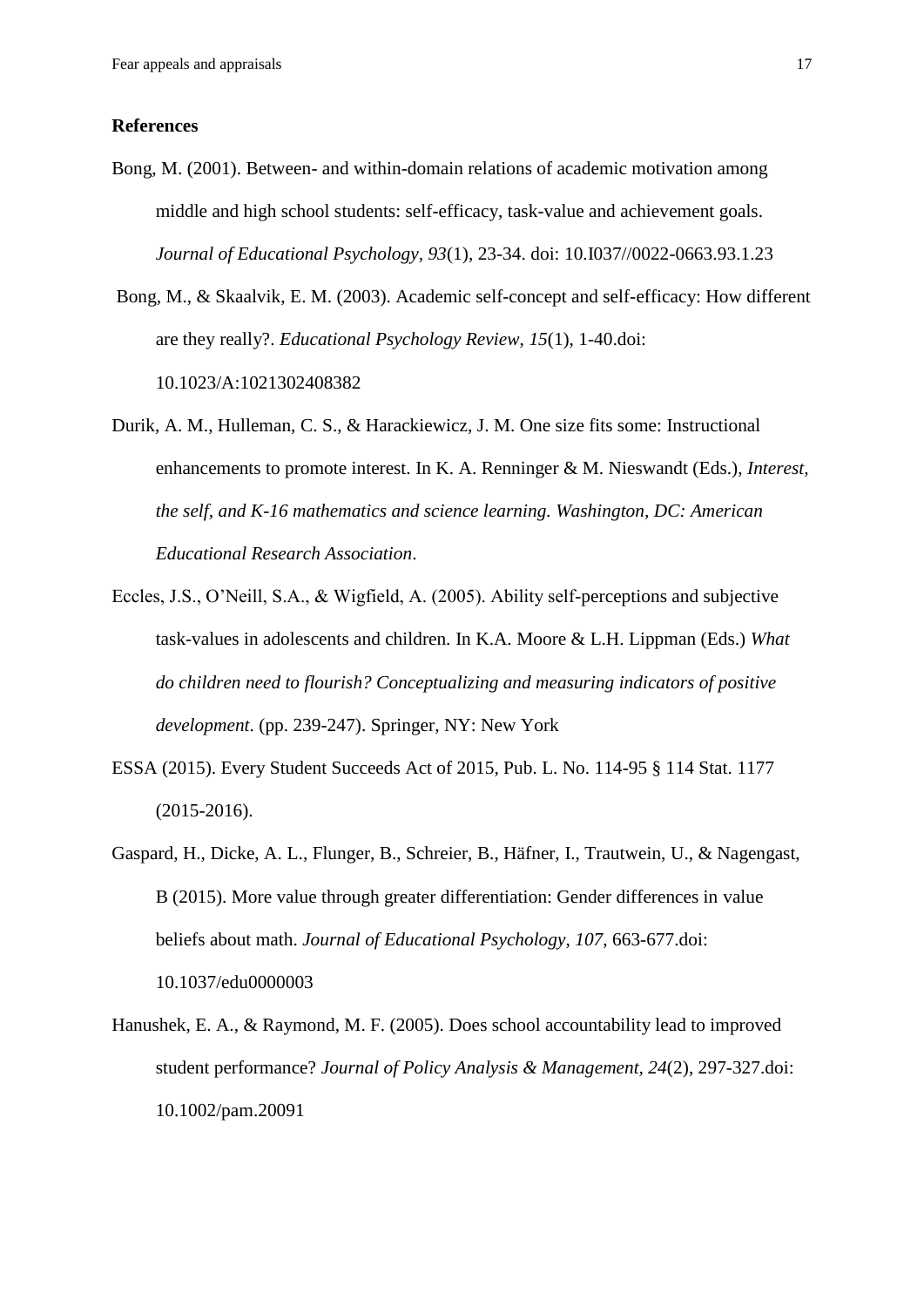- Heene, M., Hilbert, S., Draxler, C., Ziegler, M., & Bühner, M. (2011). Masking misfit in confirmatory factor analysis by increasing unique variances: a cautionary note on the usefulness of cutoff values of fit indices. *Psychological Methods*, *16*(3), 319-336.doi: 10.1037/a0024917
- Heubert, J.P., & Hauser, R.M. (Eds.) (1999). *High stakes: Testing for tracking, promotion, and graduation*. Washington, DC: National Academy Press.
- Hulleman, C. S., & Harackiewicz, J. M. (2009). Promoting interest and performance in high school science classes. *Science, 326*, 1410–1412.doi: 10.1126/science.1177067
- Hix-Small, H., Duncan, T. E., Duncan, S. C., & Okut, H. (2004). A multivariate associative finite growth mixture modeling approach examining adolescent alcohol and marijuana use. *Journal of Psychopathology and Behavioral Assessment*, *26*, 255- 270.doi:10.1023/B:JOBA.0000045341.56296.fa
- Hu, L., & Bentler, P. M. (1999). Cutoff criteria for fit indexes in covariance structure analysis: Conventional criteria versus new alternatives. *Structural Equation Modeling, 6,* 1–55.doi: 10.1080/10705519909540118
- Maloney, E.K., Lapinksi, M.K., & Witte, K. (2011). Fear appeals and persuasion: A review and update of the extended parallel process model. *Social and Personality Psychology Compass, 5*(4), 206–219. doi: 10.1111/j.1751-9004.2011.00341.x
- Martin, A. J., & Marsh, H. W. (2009). Academic resilience and academic buoyancy: Multidimensional and hierarchical conceptual framing of causes, correlates and cognate constructs. *Oxford Review of Education, 35*(3), 353–370. doi:10.1080/03054980902934639
- Nichols, S., & Berliner, D. (2007). *Collateral damage*: *How high-stakes testing corrupts America's schools.* Cambridge, MA: Harvard Education Press. Park, S., Holloway, S. D., Arendtsz, A., Bempechat, J., & Li, J. (2012). What makes students engaged in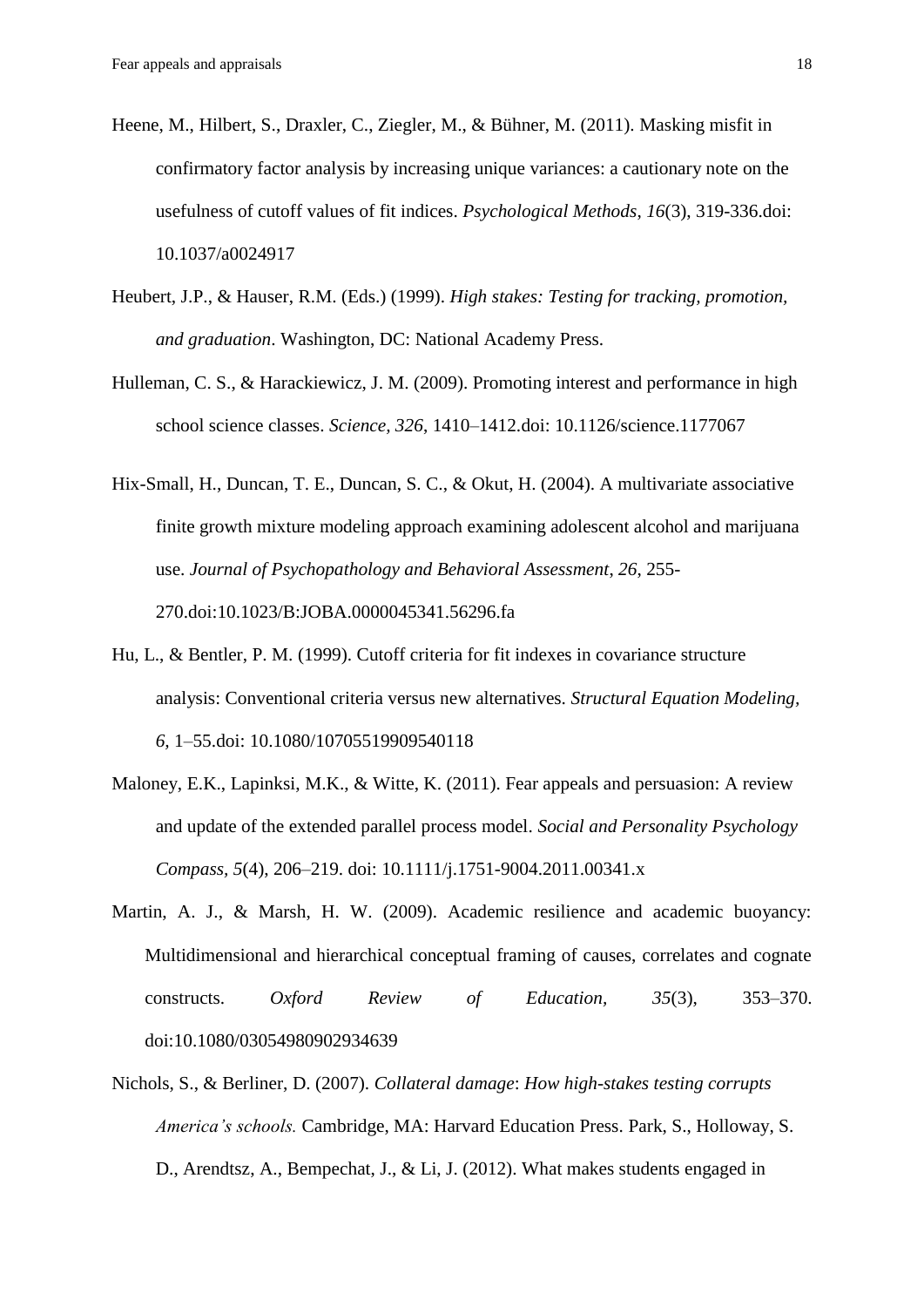learning? A time-use study of within-and between-individual predictors of emotional engagement in low-performing high schools. *Journal of Youth and Adolescence*, *41*(3), 390-401.doi: 10.1007/s10964-011-9738-3

- Pekrun, R. & Perry, R.P. (2014). Control-value theory of achievement emotions. In R. Pekrun & L. Linnenbrink-Garcia (Eds.). *International handbook of emotions in education* (pp. 120-141). New York, NY: Routledge.
- Pintrich, P. R., De Groot, E.V. (1990). Motivational and self-regulated learning component of classroom academic performance. *Journal of Educational Psychology, 82*(1), 33- 40.doi: 10.1037/0022-0663.82.1.33
- Putwain, D.W., Nicholson, L.J., Nakhla, G., Reece, M., Porter, B., & Liversidge, A. (2016). Fear appeals prior to a high-stakes examination can have a positive or negative impact on engagement depending on how the message is appraised. *Contemporary Educational Psychology 44-45*, 21–31. doi: 10.1016/j.cedpsych.2015.12.001
- Putwain, D.W., Remedios, R., & Symes, W. (2015). Fear appeals used prior high-stakes examinations: Why are they appraised as threatening and do they impact on subjective task value? *Learning and Instruction*, 40(1), 21–28. doi:

10.1016/j.learninstruc.2015.07.007

- Putwain, D.W., Symes, W., & Remedios, R. (2016). The impact of fear appeals on subjectivetask value and academic self-efficacy: The role of appraisal. *Learning and Individual Differences*, *51,* 307–313. doi: 10.1016.j.lindif.2016.08.042
- Putwain, D.W., Symes, W., & Wilkinson, H.M. (2016). Fear appeals, engagement, and examination performance: The role of challenge and threat appraisals. *British Journal of Educational Psychology*,
- Putwain, D.W., & Roberts, C.M. (2009). The development and validation of the Teachers Use of Fear Appeals Questionnaire. *British Journal of Educational Psychology, 79*(4), 643-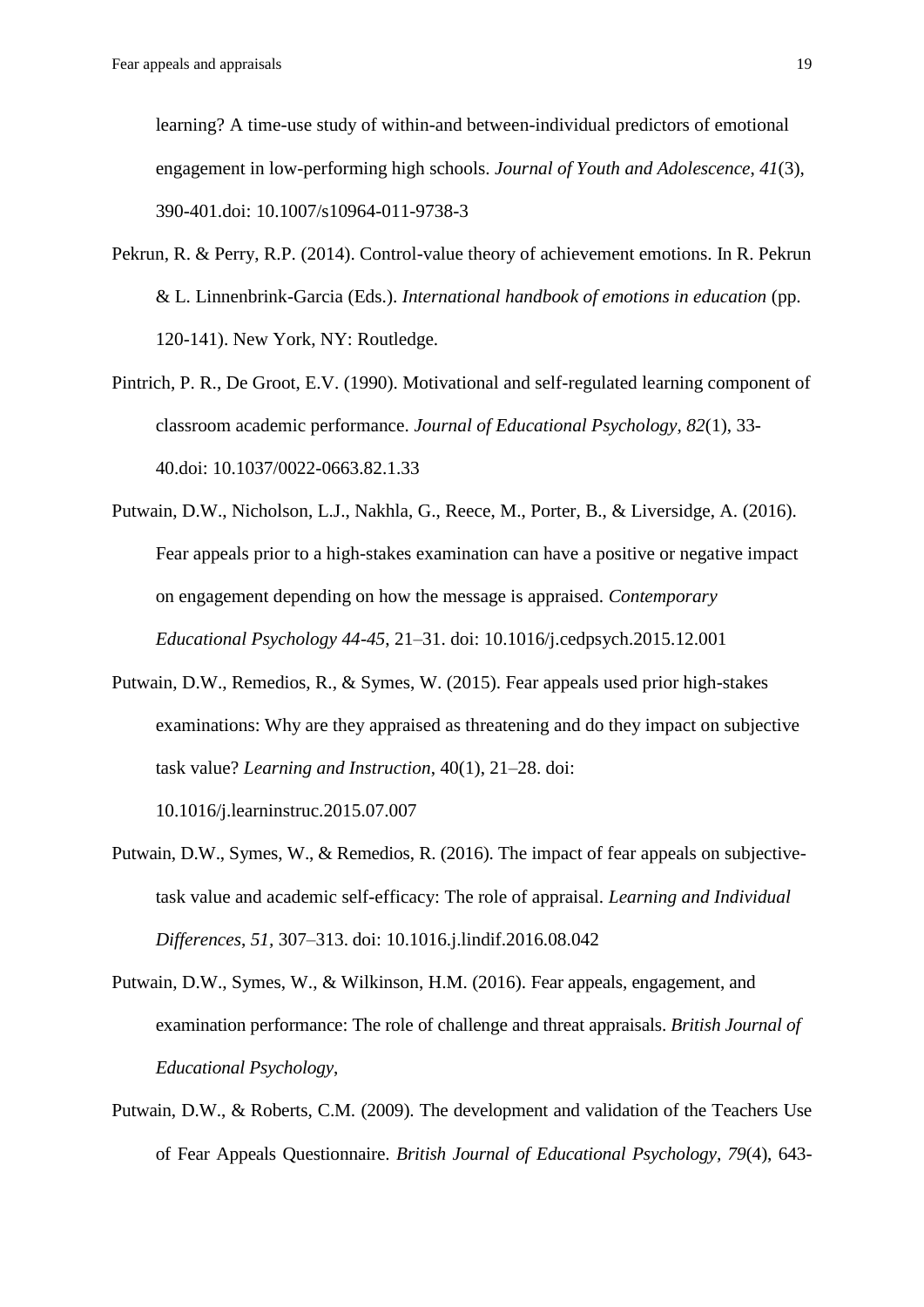661.doi: 10.1348/000709909X426130

- Putwain, D.W., & Roberts, C.M. (2012). Fear and efficacy appeals in the classroom: the secondary teachers' perspective. *Educational Psychology, 32*(3), 355-372.doi: 10.1080/01443410.2012.659845
- Putwain, D.W., & Symes, W. (2011) Classroom fear appeals and examination performance: facilitating or debilitating outcomes? *Learning and Individual Differences, 21*(2), 227- 232.doi: 10.1016/j.lindif.2010.11.022
- Putwain, D.W., & Symes, W. (2011) Teachers' use of fear appeals in the Mathematics classroom: worrying or motivating students? *British Journal of Educational Psychology 81*(3)*,* 456-474.doi: 10.1348/2044-8279.002005
- Putwain, D.W. & Symes, W. (2014). Subjective value and academic self-efficacy: The appraisal of fear appeals used prior to a high-stakes test as threatening or challenging. *Social Psychology of Education*, 17(2), 229-248.doi: 10.1007/s11218-014-9249-7
- Putwain, D.W., & Symes, W. (2016). The appraisal of value-promoting messages made prior to a high-stakes mathematics examination: The interaction of message-focus and student characteristics. *Social Psychology of Education 19*(2), 325–343.doi: 10.1007/s11218-016-9337-y
- Putwain, D.W., Symes, W., & Wilkinson, H.M. (2017). Fear appeals, engagement, and examination performance: The role of challenge and threat appraisals. *British Journal of Educational Psychology, 87*(1), 16-31.doi: 10.1011./bjep.12132
- Popova, L. (2012). The extended parallel process model: Illuminating the gaps in research. *Health Education & Behavior, 39*(4) 455–473.doi: 10.1177/1090198111418108
- Potvin, P., & Hasni, A. (2014). Interest, motivation and attitude towards science and technology at K-12 levels: a systematic review of 12 years of educational research. *Studies in Science Education*, *50*(1), 85-129. [10.1080/03057267.2014.881626](http://dx.doi.org/10.1080/03057267.2014.881626)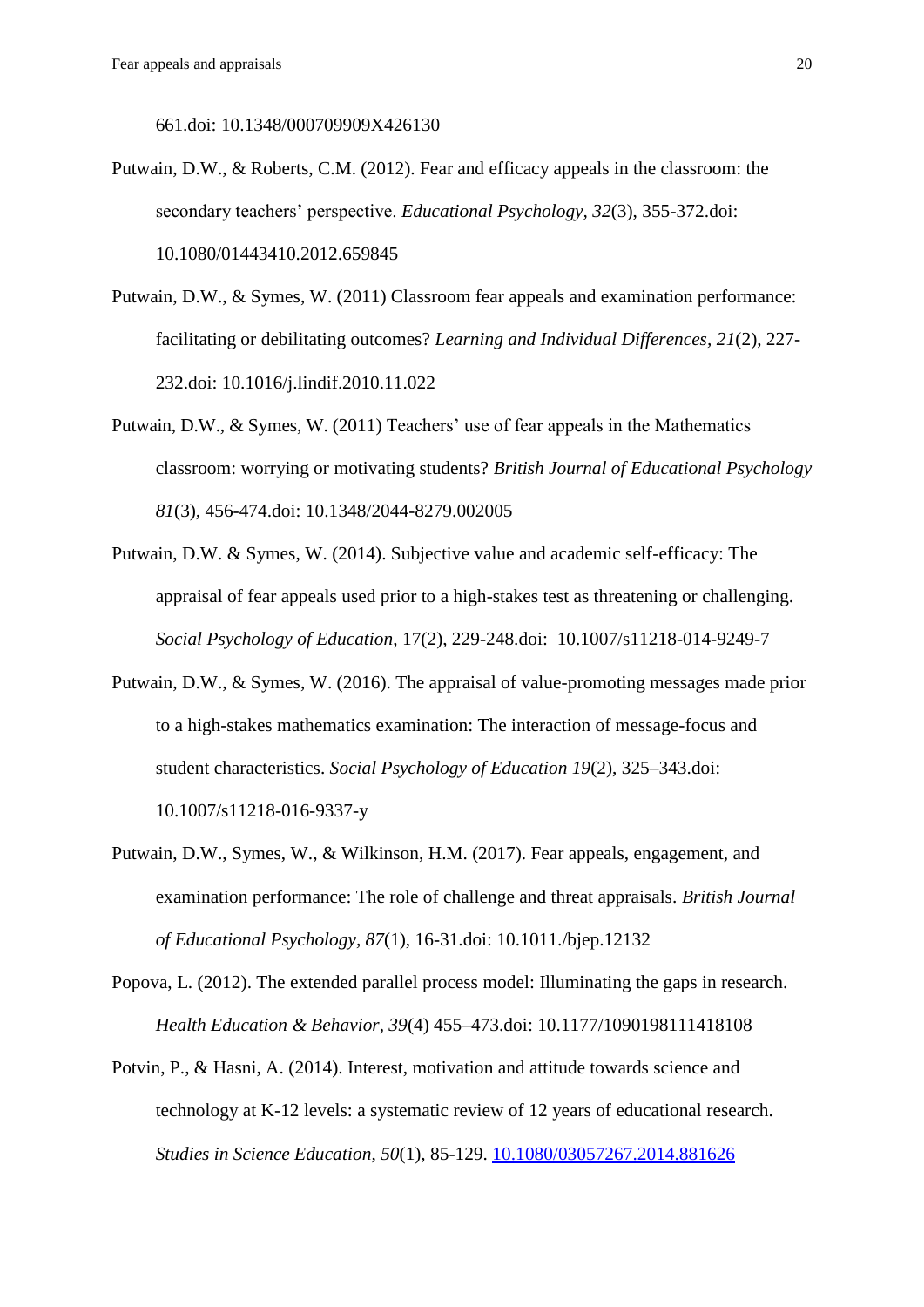- Ruiter, R.A.C., Kessels, L.T.E., Peters, G.J.Y., & Kok, G. (2014). Sixty years of fear appeals research: Current state of the evidence. *International Journal of Psychology, 49*(2), 63– 70.doi: 10.1002/ijop.12042
- Schutz, P. A., Davis, H. A., & DeCuir-Gunby, J. T. (2014). Regulating emotions related to testing. Control-value theory of achievement emotions. In R. Pekrun and L. Linnenbrink-Garcia (Eds.). *International handbook of emotions in education* (pp. 348- 367). New York, NY: Routledge.
- Skinner, E. A., Kindermann, T. A., & Furrer, C. J. (2009). A motivational perspective on engagement and disaffection: Conceptualization and assessment of children's behavioral and emotional participation in academic activities in the classroom. *Educational and Psychological Measurement, 69*(3), 493–525. doi.10.1177/0013164408323233
- Soenens, B., Vansteenkiste, M. and Van Petegem, S. (2015). Let Us Not Throw Out the Baby With the Bathwater: Applying the Principle of Universalism Without Uniformity to Autonomy-Supportive and Controlling Parenting. *Child Development Perspectives,* 9, 44–49.doi: [10.1111/cdep.12103](http://dx.doi.org/10.1111/cdep.12103)
- Symes, W., & Putwain, D.W. (2016). The role of attainment value, academic self-efficacy and message frame in the appraisal of value-promoting messages. *British Journal of Educational Psychology, 86*(3), 446–460.doi: 10.1111/bjep.12117

von der Embse, N. P., Schoemann, A. M., Kilgus, S. P., Wicoff, M., & Bowler, M. (2016). The influence of test-based accountability policies on teacher stress and instructional practices: a moderated mediation model. *Educational Psychology*. Advance online publication, doi: 10.1080/01443410.2016.1183766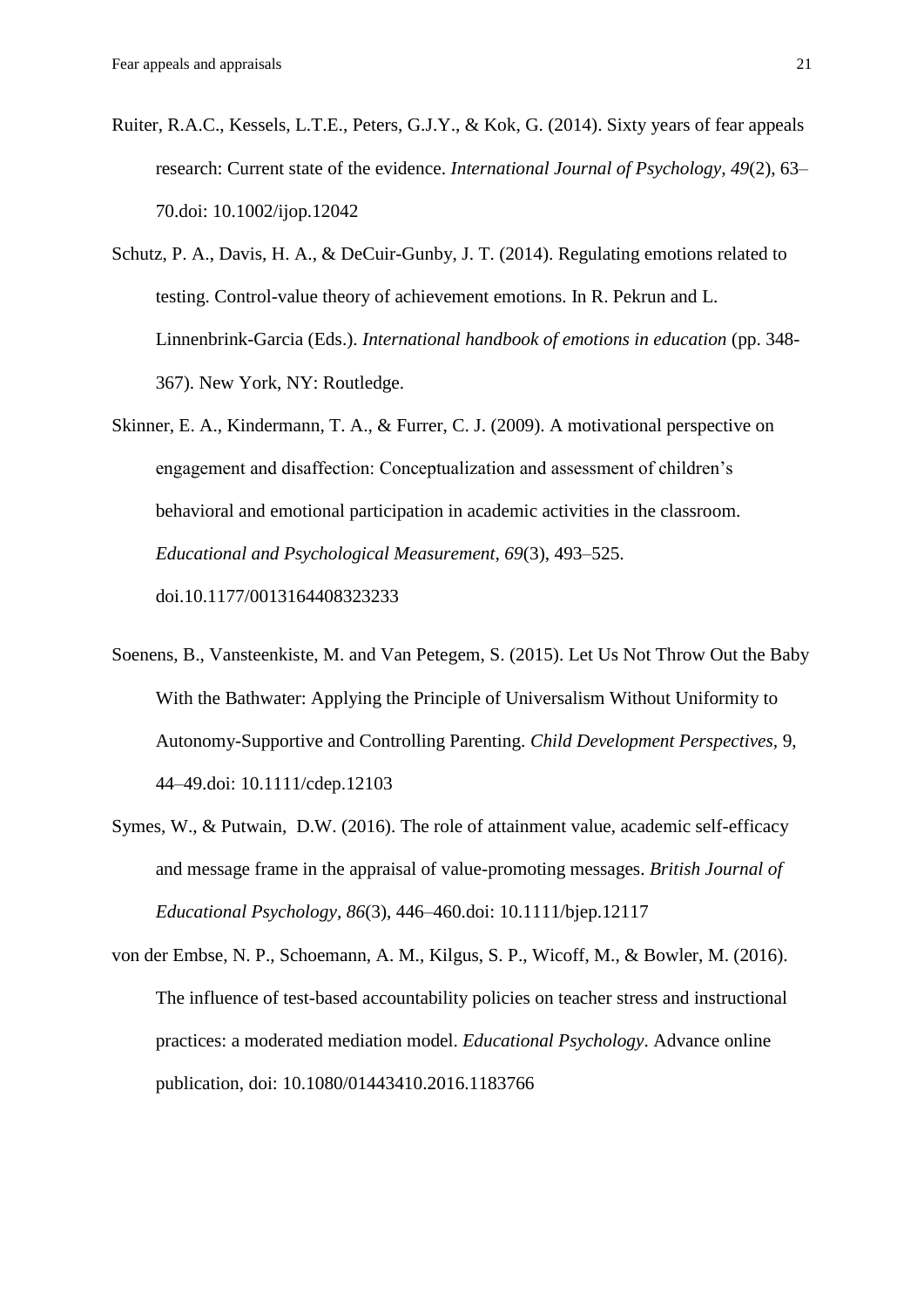- Weigold, A., Weigold, I. K., & Russell, E. J. (2013). Examination of the equivalence of selfreport survey-based paper-and-pencil and internet data collection methods. *Psychological Methods*, *18*(1), 53.doi: [10.1037/a0031607](http://psycnet.apa.org/doi/10.1037/a0031607)
- Wigfield, A., Tonks, S., & Klauda, S. L. (2016). Expectancy-value theory. In K.R. Wentzel and D. B. Miele (Eds.) *Handbook of Motivation at School* (pp. 55-74). Oxon: Routledge.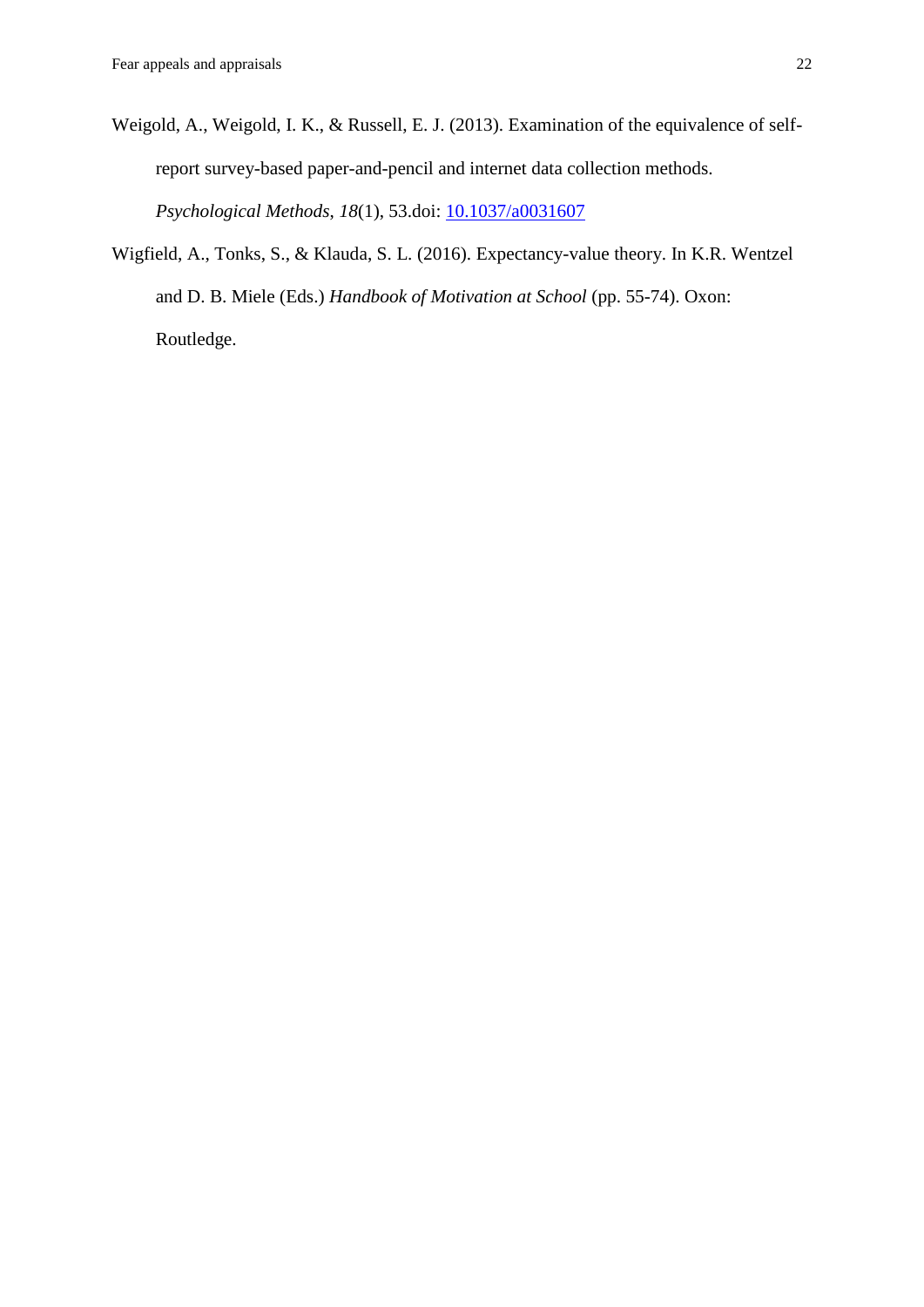### Table 1

*Standardized loadings, descriptive statistics, and internal reliability coefficients, for the three-factor solution.*

| Items               |                                                                                                                                                                                                                   |        | Factors        |        |  |
|---------------------|-------------------------------------------------------------------------------------------------------------------------------------------------------------------------------------------------------------------|--------|----------------|--------|--|
|                     |                                                                                                                                                                                                                   |        | $\overline{2}$ | 3      |  |
|                     |                                                                                                                                                                                                                   |        |                |        |  |
| 1.                  | How often does your science teacher tell your class that unless you work hard you will not get a grade C in science<br>GCSE and be able to go to college or $6th$ form? If your science teacher says this, do you | .87    | .01            | $-.11$ |  |
| 2.                  | think 'I need to work hard to pass GCSE science'                                                                                                                                                                  | $-.08$ | .82            | .03    |  |
| 3.                  | think 'there's no point, I'm unlikely to pass GCSE science no matter how hard I try'                                                                                                                              | .12    | $-.20$         | .76    |  |
| 4.                  | feel inspired to work hard in order to pass GCSE science                                                                                                                                                          | .08    | .66            | $-.08$ |  |
| 5.                  | feel worried about the possibility of failing GCSE science even if you work hard                                                                                                                                  | $-.07$ | $-.01$         | .81    |  |
| 6.                  | How often does your science teacher tell your class that unless you work hard you will fail your science GCSE? If                                                                                                 | .56    | .13            | .24    |  |
|                     | your science teacher says this, do you                                                                                                                                                                            |        |                |        |  |
| 7.                  | feel worried by the possibility of failing GCSE science                                                                                                                                                           | .01    | .14            | .69    |  |
| 8.                  | feel encouraged that by making an effort you can pass GCSE science                                                                                                                                                | $-.01$ | .81            | $-.02$ |  |
| 9.                  | think 'I am going to fail GCSE science no matter how much effort I make'                                                                                                                                          | .15    | $-.04$         | .64    |  |
| 10.                 | think 'If I make an effort I will pass GCSE science'                                                                                                                                                              | $-.07$ | .91            | .04    |  |
| 11.                 | How often does your science teacher tell your class that you will find it difficult to get a good job if you fail GCSE                                                                                            | .85    | $-.02$         | .31    |  |
|                     | science? If your science teacher says this, do you                                                                                                                                                                |        |                |        |  |
| 12.                 | feel worried about failing GCSE science                                                                                                                                                                           | $-.09$ | .09            | .77    |  |
| 13.                 | think 'this isn't a problem for me, I know that I can pass GCSE science'                                                                                                                                          | .09    | .75            | .01    |  |
| 14.                 | feel hopeful that with effort you will pass GCSE science                                                                                                                                                          | .05    | .60            | .17    |  |
| 15.                 | think 'this will be a real struggle for me, I'm not sure I can pass GCSE science                                                                                                                                  | $-.10$ | $-.02$         | .85    |  |
| Cronbach's $\alpha$ |                                                                                                                                                                                                                   |        | .86            | .86    |  |

*Note*. Emboldened items load onto factor  $\lambda$  >.4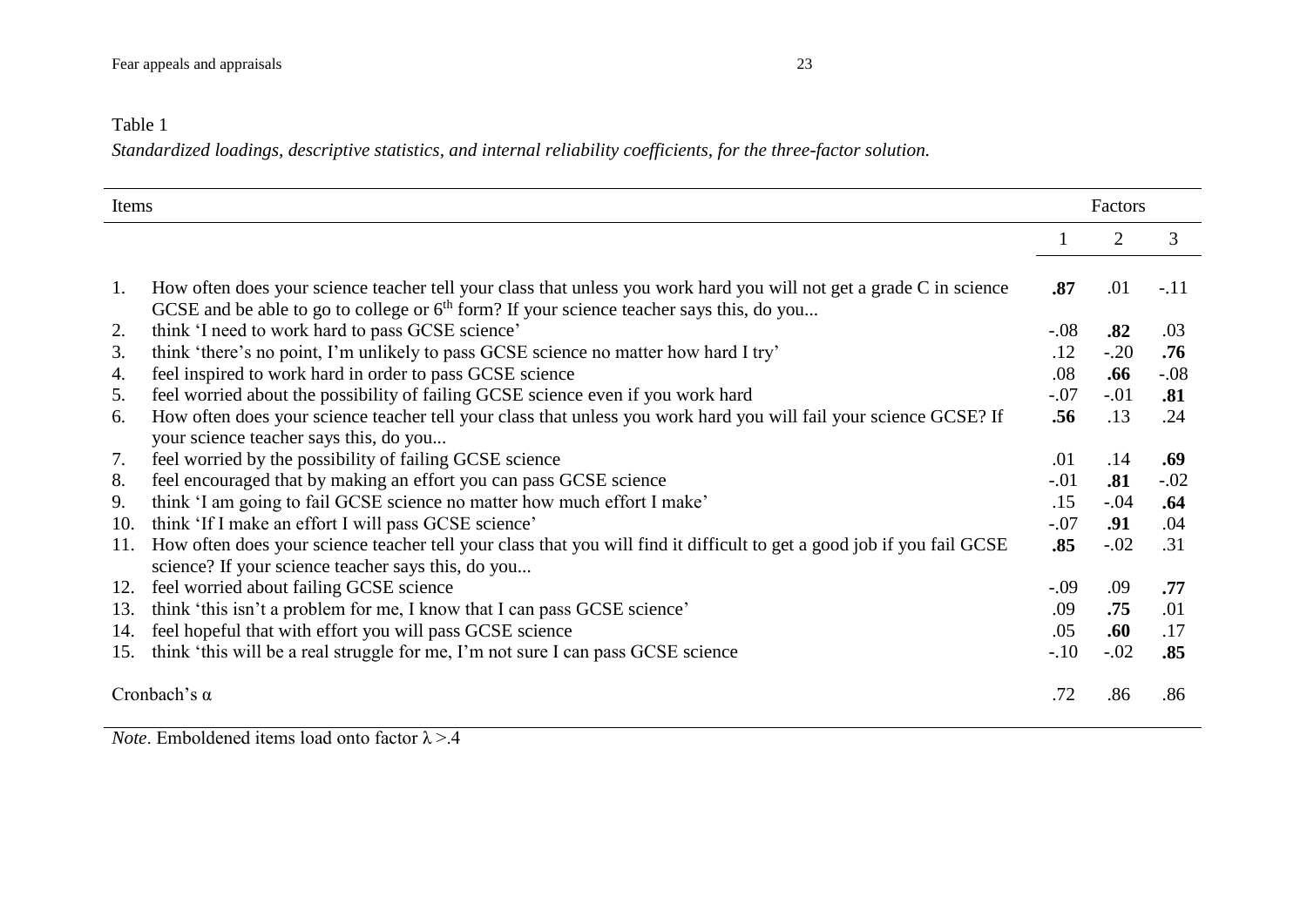## Table 2 *Model fit indices for the confirmatory factor analyses*

| Models                                    | $\chi^2$ (df)    | <b>RMSEA</b> | <b>SRMR</b> | <b>CFI</b> | TLI  | AIC      | aBIC     |
|-------------------------------------------|------------------|--------------|-------------|------------|------|----------|----------|
| One-factor model                          | $520.09(62)$ *** | .169         | .158        | .781       | .629 | 10428.98 | 10457.19 |
| Theoretically proposed three-factor model | 67.16(59)        | .023         | .035        | .996       | .993 | 9982.05  | 10011.42 |
| Alternate three-factor model              | $375.64(59)$ *** | .144         | 144         | .849       | .730 | 10290.53 | 10319.90 |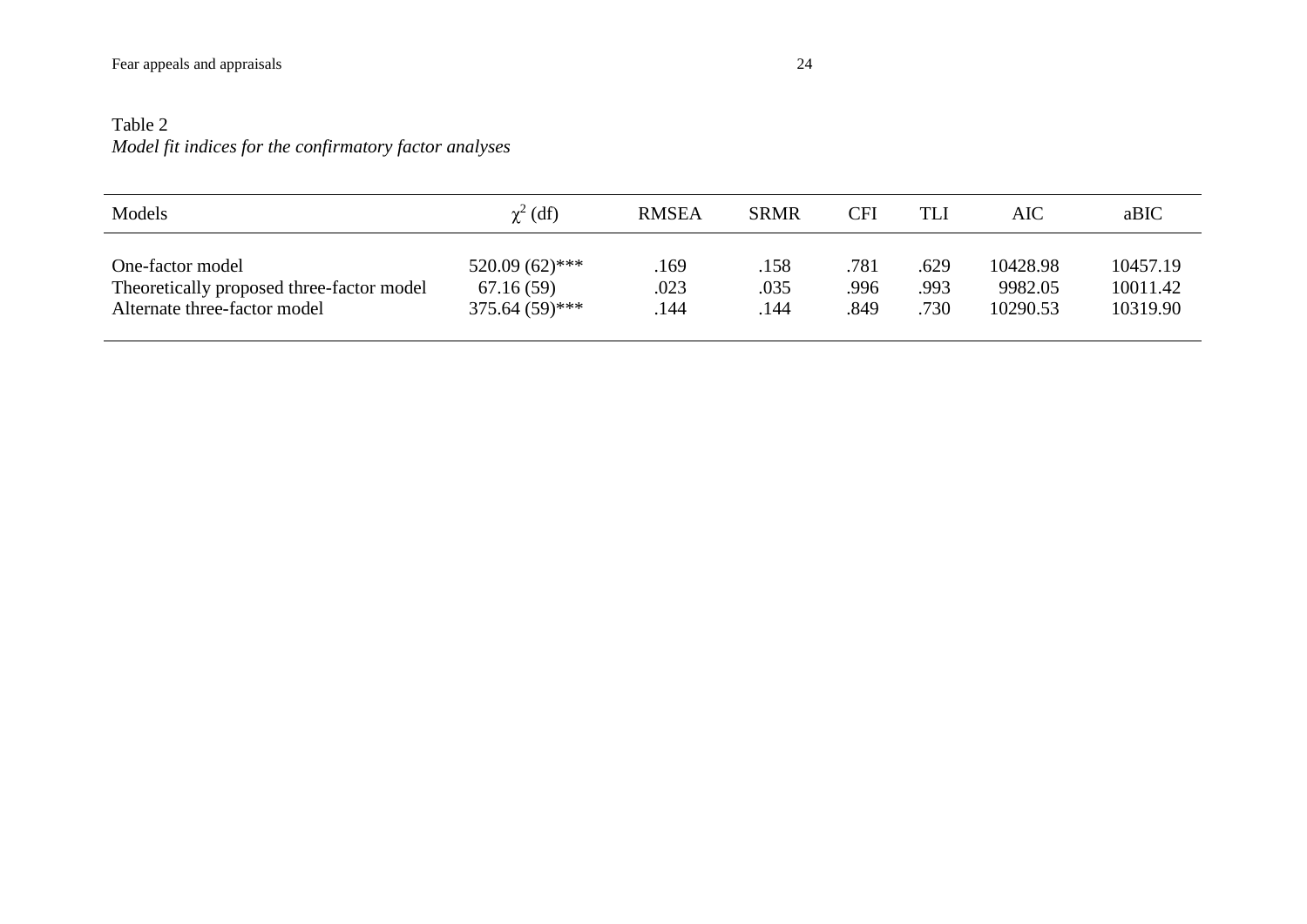## Table 3

*Standardized loadings, descriptive statistics, and internal reliability coefficients, for the three-factor solution.*

| Items               |                                                                                                                             |     |     | Factors |  |  |
|---------------------|-----------------------------------------------------------------------------------------------------------------------------|-----|-----|---------|--|--|
|                     |                                                                                                                             |     | 2   | 3       |  |  |
| 1.                  | How often does your maths teacher tell your class that unless you work hard you will not get a grade C in maths GCSE        | .66 |     |         |  |  |
|                     | and be able to go to college or 6 <sup>th</sup> form? If your maths teacher says this, do you                               |     |     |         |  |  |
| 2.                  | think 'I need to work hard to pass GCSE maths'                                                                              |     | .62 |         |  |  |
| 3.                  | think 'there's no point, I'm unlikely to pass GCSE maths no matter how hard I try'                                          |     |     | .81     |  |  |
| 4.                  | feel inspired to work hard in order to pass GCSE maths                                                                      |     | .68 |         |  |  |
| 5.                  | feel worried about the possibility of failing GCSE maths even if you work hard                                              |     |     | .85     |  |  |
| 6.                  | How often does your maths teacher tell your class that unless you work hard you will fail your maths GCSE? If your          | .75 |     |         |  |  |
|                     | maths teacher says this, do you                                                                                             |     |     |         |  |  |
| 7.                  | feel worried by the possibility of failing GCSE maths                                                                       |     |     | .84     |  |  |
| 8.                  | feel encouraged that by making an effort you can pass GCSE maths                                                            |     | .65 |         |  |  |
| 9.                  | think 'I am going to fail GCSE maths no matter how much effort I make'                                                      |     |     | .89     |  |  |
| 10.                 | think 'If I make an effort I will pass GCSE maths'                                                                          |     | .66 |         |  |  |
| 11.                 | How often does your maths teacher tell your class that you will find it difficult to get a good job if you fail GCSE maths? | .73 |     |         |  |  |
|                     | If your maths teacher says this, do you                                                                                     |     |     |         |  |  |
| 12.                 | feel worried about failing GCSE maths                                                                                       |     |     | .90     |  |  |
| 13.                 | think 'this isn't a problem for me, I know that I can pass GCSE maths'                                                      |     | .72 |         |  |  |
| 14.                 | feel hopeful that with effort you will pass GCSE maths                                                                      |     | .75 |         |  |  |
| 15.                 | think 'this will be a real struggle for me, I'm not sure I can pass GCSE maths'                                             |     |     | .88     |  |  |
| Cronbach's $\alpha$ |                                                                                                                             | .76 | .85 | .95     |  |  |
|                     |                                                                                                                             |     |     |         |  |  |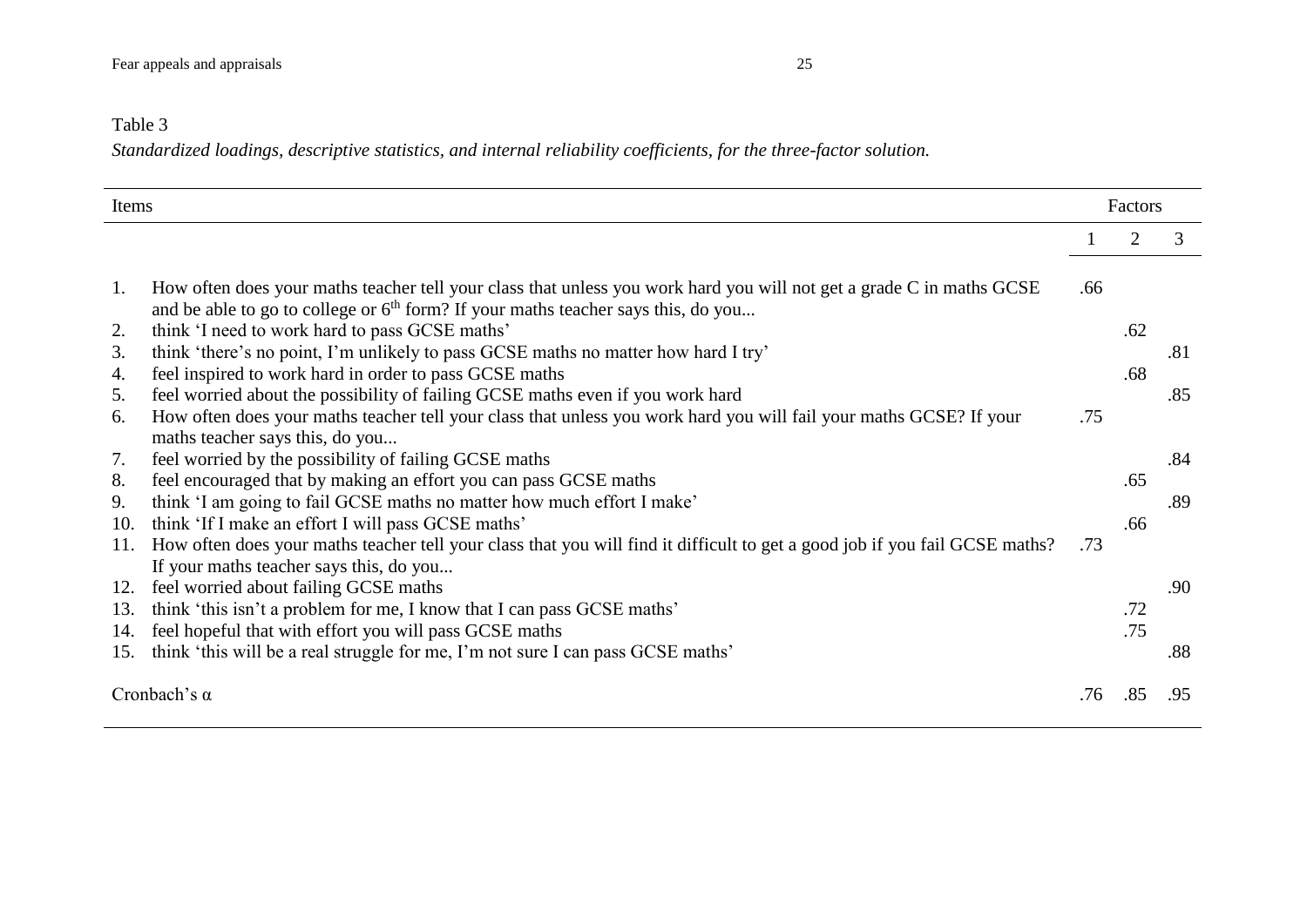*Latent bivariate correlations between the frequency of fear appeals, challenge and threat appraisal, with academic self-efficacy, value, engagement, gender and age.*

|                                                                                                                                                                                                                                 | 1.           | 2.          | 3.              | 4.                             | 5.                                     | 6.                                                 | 7.                                                                 | 8.                                                                          | 9.                                                                             | 10.                                                           |
|---------------------------------------------------------------------------------------------------------------------------------------------------------------------------------------------------------------------------------|--------------|-------------|-----------------|--------------------------------|----------------------------------------|----------------------------------------------------|--------------------------------------------------------------------|-----------------------------------------------------------------------------|--------------------------------------------------------------------------------|---------------------------------------------------------------|
| 1. Message Frequency<br>2. Challenge Appraisal<br>3. Threat Appraisal<br>4. Academic Self-efficacy<br>5. Attainment Value<br>6. Utility Value<br>7. Behavioural Engagement<br>8. Emotional Engagement<br>9. Gender<br>$10.$ Age |              | $.22**$     | $.38***$<br>.12 | $-.11$<br>$.36***$<br>$-49***$ | $-.04$<br>.49***<br>$-.14$<br>$.51***$ | $-.04$<br>.45***<br>$-.10$<br>$.52***$<br>$.83***$ | $-.12$<br>$.50***$<br>$-.21**$<br>$.46***$<br>$.81***$<br>$.71***$ | $-.15$<br>$.47***$<br>$-.15*$<br>$.58***$<br>$.65***$<br>$.74***$<br>.59*** | .07<br>$-.04$<br>$.26***$<br>$-.23***$<br>$-.10$<br>$-.10$<br>$-.12$<br>$-.13$ | .03<br>$.29***$<br>.05<br>.09<br>.08<br>.04<br>.08<br>$.18**$ |
| Mean<br>SD                                                                                                                                                                                                                      | 3.17<br>1.11 | 3.69<br>.82 | 3.07<br>1.21    | 3.80<br>.78                    | 3.66<br>.82                            | 3.44<br>.85                                        | 3.86<br>.71                                                        | 2.72<br>1.03                                                                |                                                                                | 14.96<br>.72                                                  |

\* *p* <.05. \*\* p <.01. \*\*\* *p* <.001.

*Note*. Gender coded 0 = male and 1 = female